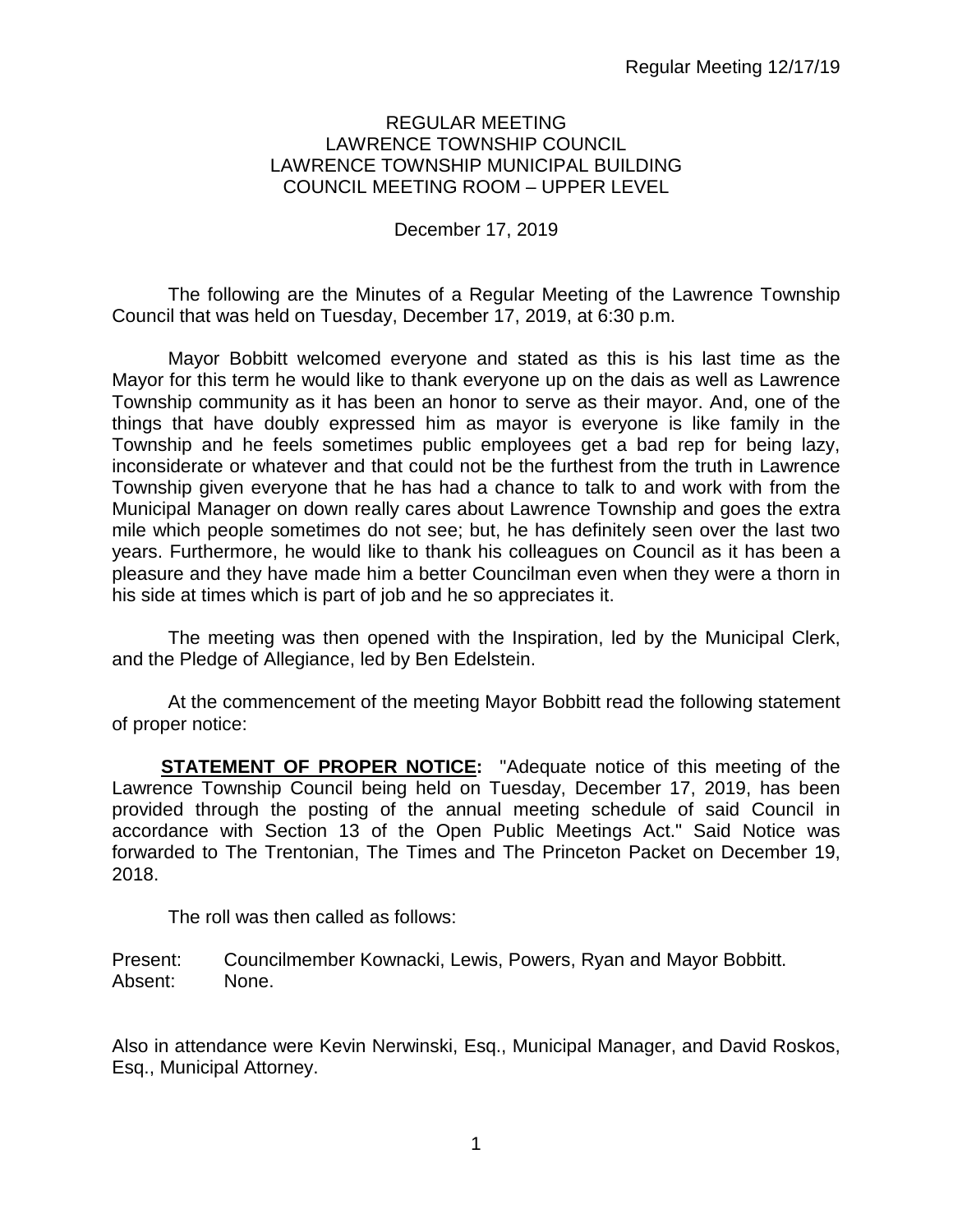---

### Special Proclamations, Recognitions and Presentations

#### Property Tax Program Presentation by Domenic DeFalco

Mayor Bobbitt invited Mr. DeFalco up to the podium and advised that he would be providing a brief presentation on the Property Tax Card Program. He then turned the floor over to Mr. DeFalco who greeted the Mayor and Council and advised that he works for FinCredit Inc., which manages the Property Tax Rewards Program and they started back in 2011 with Marlboro, New Jersey, who kind of championing the program to start and they have since grown to 26 townships all across in New Jersey. He stated that the Program simply works with the Township issuing a property tax rewards cards to its residents who will then use the card at local participating merchants where a percentage of the sale will be deducted directly from their property tax bill. The Township will then send them over the tax file with each individuals block and lot; the resident will in turn register their card on their website using that block and lot which is how they distinguish applying credits from property to property.

Mr. DeFalco further explained if a resident goes to a pizzeria for dinner and the merchant is offering a 10-percent rebate and the bill is \$100 they will pay the full amount at the point of sale and the 10-percent will be taken from the merchant and put into the Township's dedicated account which will then tally up throughout the year and at the end of that year they will send the Township a tax file as to what each individual accrued that year. As for the merchants, they get positive reviews, more foot traffic and transactions and attracting more businesses to the town much like the Buy Local Initiative merchants like. The program only cost \$10.00 per month to participate plus the rebate they are offering which is much cheaper than the Coupon Booklet that cost \$300 to \$400.00 a month in hopes that customers will use the coupon. The cost to the Township is almost non-existent with the exception of the purchase of the Tax Cards that cost \$1.00 each where the township can usually get a bank or investor to sponsor that will offset the cost. As for mortgage companies, FinCredit, Inc. fiscal year runs from May 1<sup>st</sup> thru April 30<sup>th to</sup> allow for all the credits to be accumulated and once that is done the individuals' credits will be sent back to the Township and the town will then reflect those credits against what they are billing the individuals mortgage company and the credits will be reflected in their 3rd quarter billing cycle. He then turned the floor over for questions.

An at length question and answer period took place along with an exchange of dialogue relative to the following: initial startup cost for merchants, credit from the rebates, monthly fee, promotional products and transaction options for merchants; success of the program depending on the municipality ability to promote the rewards program and solicit new merchants to join and keeping existing merchants in the program; the Property Tax Rewards Program being approved by Resolution with no contract; customers, merchants and municipalities having the option of opting out of the program; complaints and customer relations problems handled by the Administrator of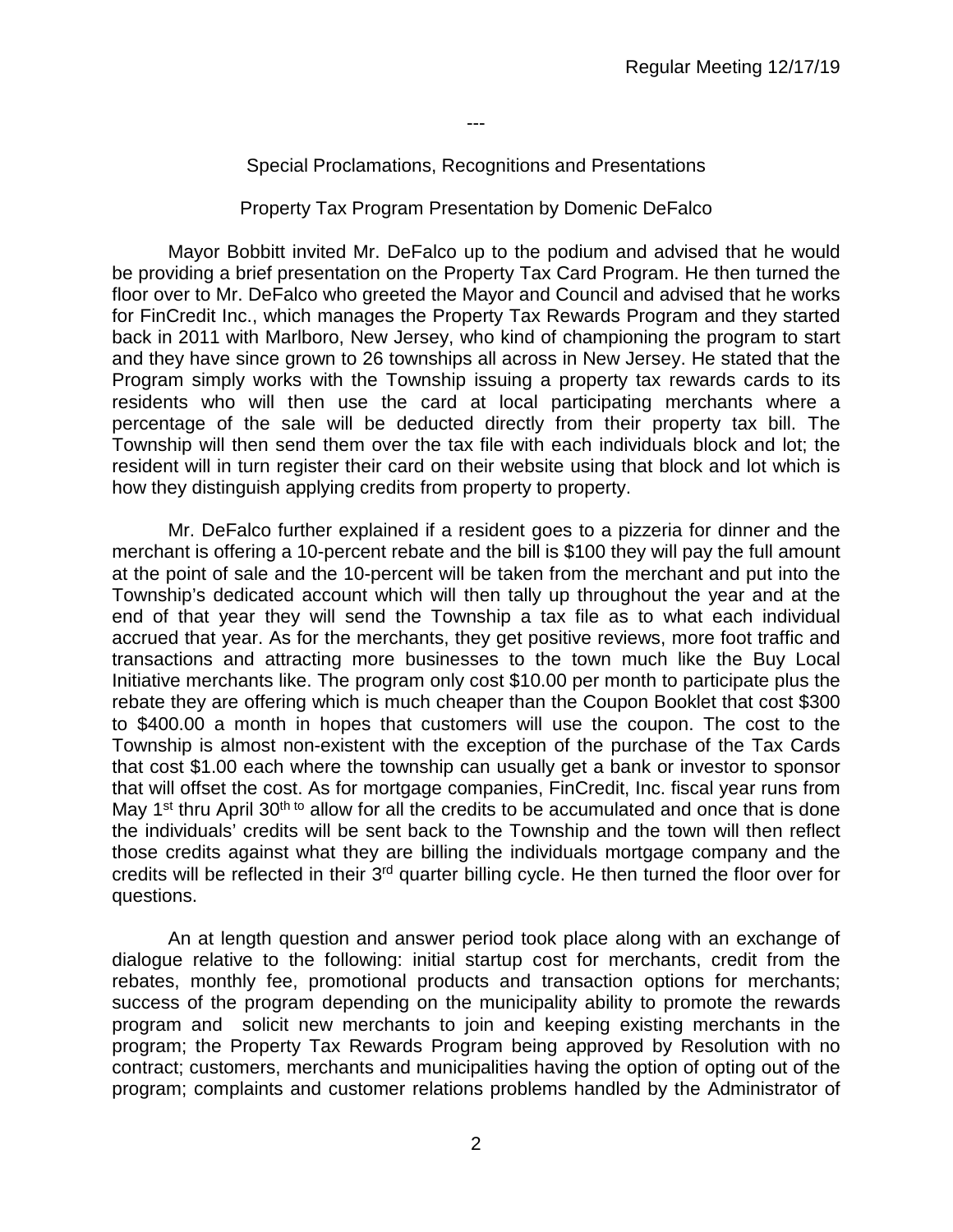the program; the program having no set percentage as the merchant can tailor the program to their own needs; residents having the ability to go on the Administrator's website to see savings offered by merchants, statements and credit accumulated throughout the year; creation of an offline mock merchants account for township officials and businesses to see how the program works; cardholders opting out of receiving mails relative to the rewards; the rewards program being extended beyond the township to neighboring residents and renters with a rebate; annual payment being wired to the Township; files being in a readable format for tax vendors that do the tax collection – Vital and Edmunds; software programs to access and tax rewards adjustments creating extra work for the Tax Collector Department; problems with the devices and secondary ways to use the device in case of an error; Lawrence Township being the first municipality in Mercer County if they opt in and the Administrator of the Rewards Program reaching out to local Chamber of Commerce and the Business Liaison the Township plans to hire to help market the program to merchants and residents.

---

### Public Participation

Mr. Marvin Van Hise, 118 Federal City Road, asked Mr. DeFalco if his company is bonded and who audits their company given they may take in \$50,000 to \$100,000 per year from the merchants and from the Lawrence Township and he would like to know how the merchants are protected when monies are turned over to his company when a discount is granted; because the Agreement is between the merchant and his company and Lawrence Township is a third party administrator so people will look to the Township if his company went bankrupt and disappeared. So, he is curious to know what protections are put in place for the merchants. Mr. DeFalco replied that the money is put into escrow into a Township dedicated account and he would have to get back to him regarding the audit and the bonding when he responds back to Mr. Kiriakatis regarding his inquires.

Mr. Van Hise continued to voice his concerns with regards to Lawrence Township having thousands of merchants including car dealerships who might participate in the program potentially bringing in a lot to money a year for the company; but, if the company suddenly evaporates for whatever reasons – mismanagement, fraud, theft or the business shuts down and \$100,000 should have been transferred into a Township escrow but it is not someone will be on the hook for that money if it is not properly audited. And, from what he is hearing the Property Tax Reward Program is promoted through word of mouth with no contract or recourse for the merchants if a problem like that occurs. So, in his opinion, there needs to be some kind of contract or piece of paper put in place to protect the merchants as well as the Township. Furthermore, he is not adverse to the concept he is just concerned about public perception with Lawrence Township being behind this type of program because if there is a problem with the programs rebates or credits the residents will be screaming at the Tax Collector Office and holding Lawrence Township responsible.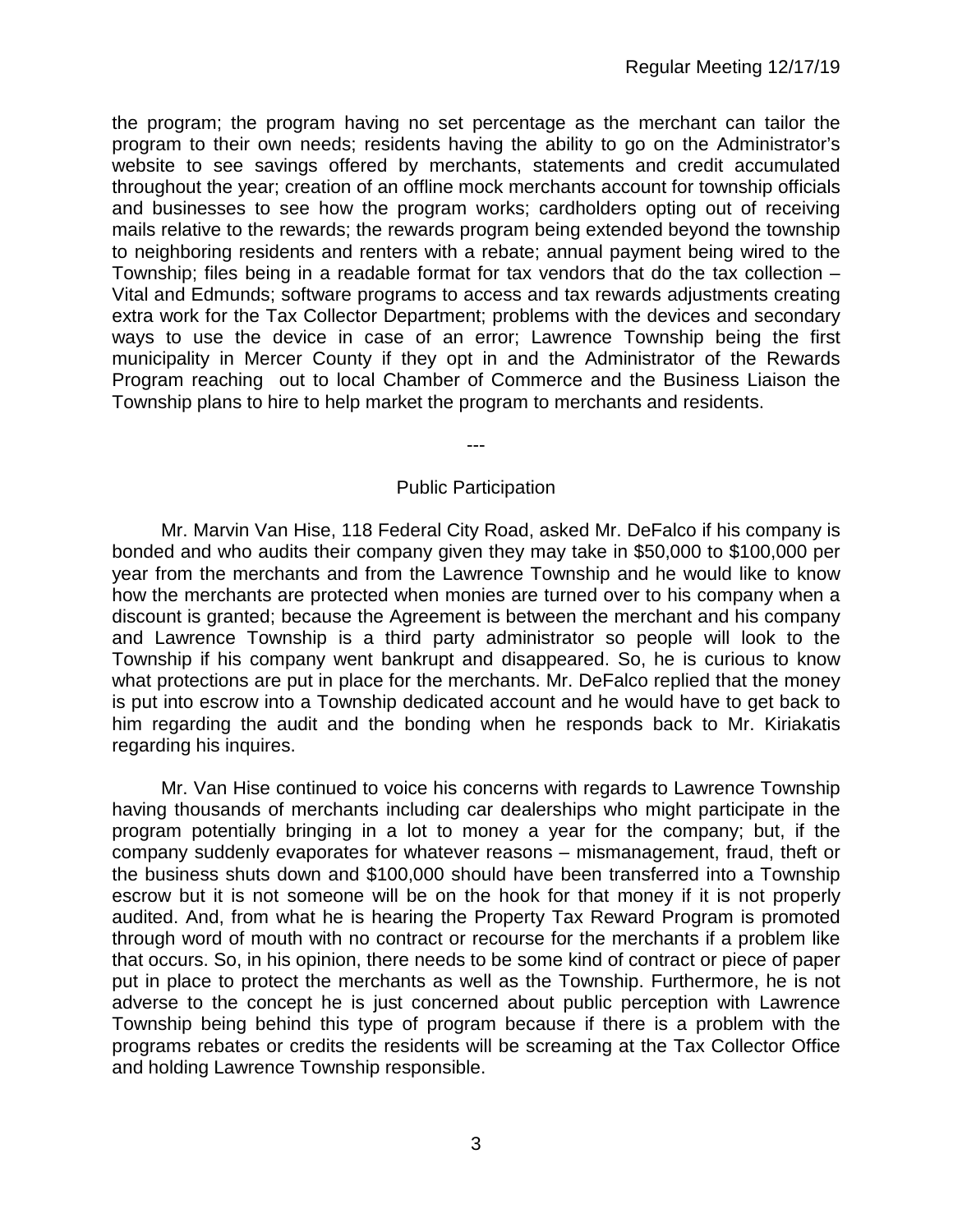A general discussion ensued relative to possible financial and banking issues if the money is not wired or transferred into the Township account, the program being audited and who will pay for the audit and protections being built-in for the Township if they decide to move forward with the Property Tax Card Program.

Mr. Benjamin Edelstein, 1637 Lawrenceville Road, distributed a Petition to the Council with signed signatures in support of Lawrence Township banning the use of plastic bags. Mr. Edelstein proposed that the Township ban businesses from giving away free plastic bags given they are bad for the environment and if they required people to pay for the plastic bags they would use less bags and the landfills would not fill up as fast; because, if they fill up the landfills plastic debris is laced with chemicals that can injure or poison marine wildlife and plastic buried deep in the landfills can leave harmful chemicals that can spread into the groundwater given it takes 10 to 20 years for a plastic bag to decompose in a landfill. In closing, Mr. Edelstein stated they need to be more environmentally responsible and by banning plastic bags Lawrence Township can help keep the world healthy. He then thanked the Council for their time and consideration and opened the floor for questions.

Mr. Kevin Nerwinski thanked Mr. Edelstein for coming before the Council and sharing his views on saving the world because he has a very distinct memory of himself at his age and he would not have been able to come before the Township Council and speak on this matter as he has done, so he has a really bright future ahead of him and he really appreciates him bringing this issue forward. And advised that he recently had a meeting with MCIA about recycling and plastic bags and would candidly admit that he was putting his recyclables in plastic bags which meant the belongings inside were not getting recycled. So, when you think you are doing something good and you end up not they need people like him to come along and spread the word and information to everybody which is how good stuff happens and he appreciates him coming forward. Mr. Ryan advised that he just purchased a 4Ocean Bracelet which will take twenty pounds of plastic from the ocean and encouraged him to keep up the good work. A brief discussion took place relative to towns in New Jersey who have implemented the plastic bag ban and merchants charging for bags encouraging people to be environmentally conscience by bringing their own bags. Members of Council then thanked Mr. Edelstein for coming out.

---

#### Review and Revisions of Agenda

 The Municipal Clerk requested that the Agenda be amended to include Resolution 18-H.11 – Authorizing the Acquisition of Rescue Boat and Trailer from Plainsboro Fire District No. 1.

On a motion by Ms. Lewis, seconded by Mr. Powers, the Agenda was amended to include the above revision.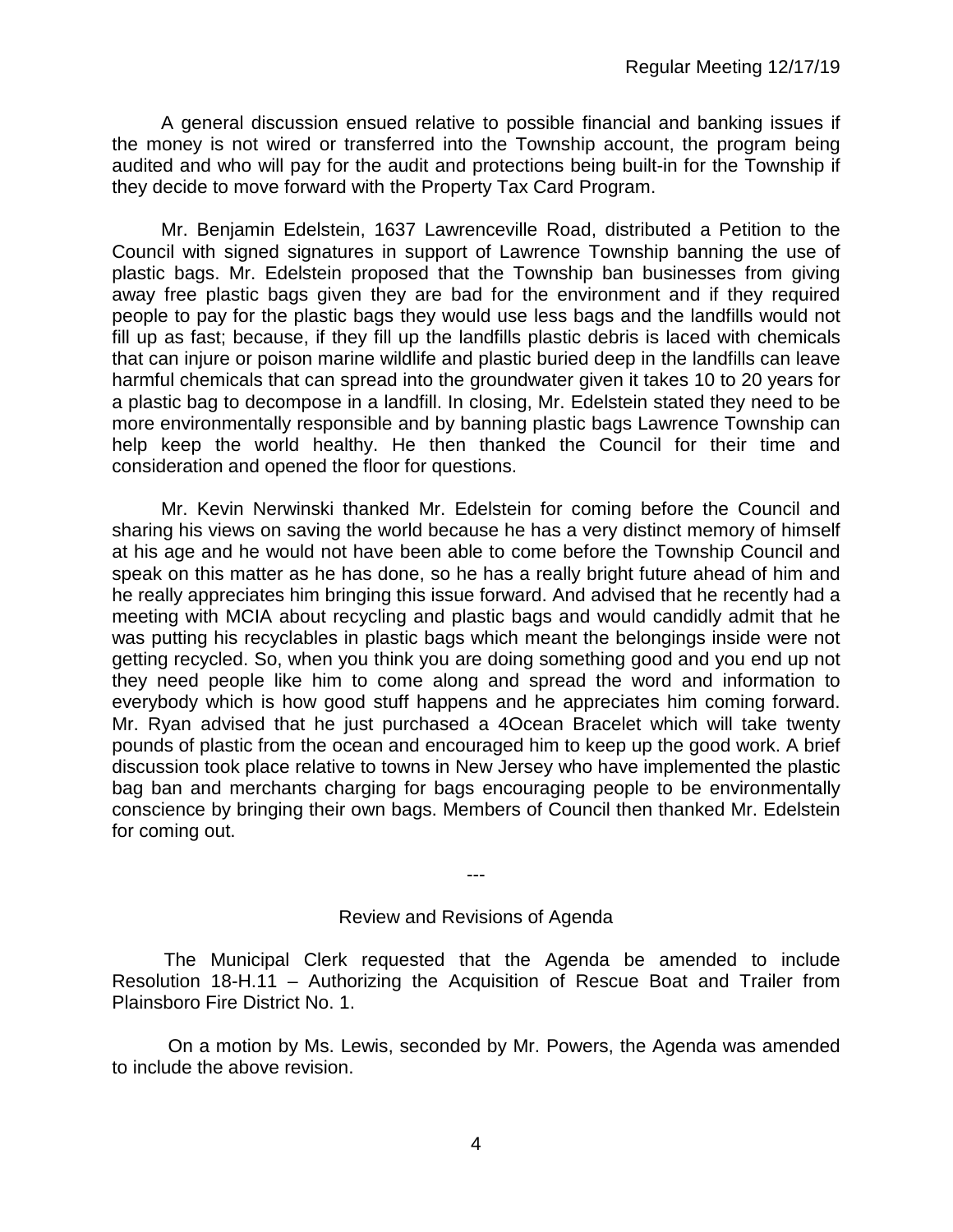Same was carried on the following roll call vote:

Ayes: Councilmembers Kownacki, Lewis, Powers, Ryan and Mayor Bobbitt. Absent: None. Nays: None.

# Adoption of Minutes

---

On a motion by Ms. Lewis, seconded by Mr. Kownacki, the Minutes of Closed Session Meeting of December 3, 2019 were approved on the following roll call vote:

Same was carried on the following roll call vote:

Ayes: Councilmembers Kownacki, Lewis, Ryan and Mayor Bobbitt. Abstain: Councilman Powers. Nays: None.

---

### Awarding or Rejecting of Bids

On a motion by Ms. Lewis, seconded by Mr. Powers, Resolution (9-A), Authorizing the Rejection of On-Line Data Processing Assessor/Collector Rd-Bid, was presented for adoption.

#### Resolution No. 395-19

WHEREAS, on December 12, 2019, bids were received for Re-Bid 19-14, On-Line Data Processing Assessor/Collector; and

WHEREAS, one proposal was received and the Tax Assessor and Chief Financial have reviewed the proposal; and

WHEREAS, the Chief Financial Officer has recommended the proposal be rejected because the required paperwork was not submitted and the bid amount exceeds the budget amount for the service.

NOW, THEREFORE, BE IT RESOLVED by the Township Council of the Township of Lawrence, County of Mercer, State of New Jersey, that the proposal submitted for On-Line Data Processing Assessor/Collector is hereby rejected.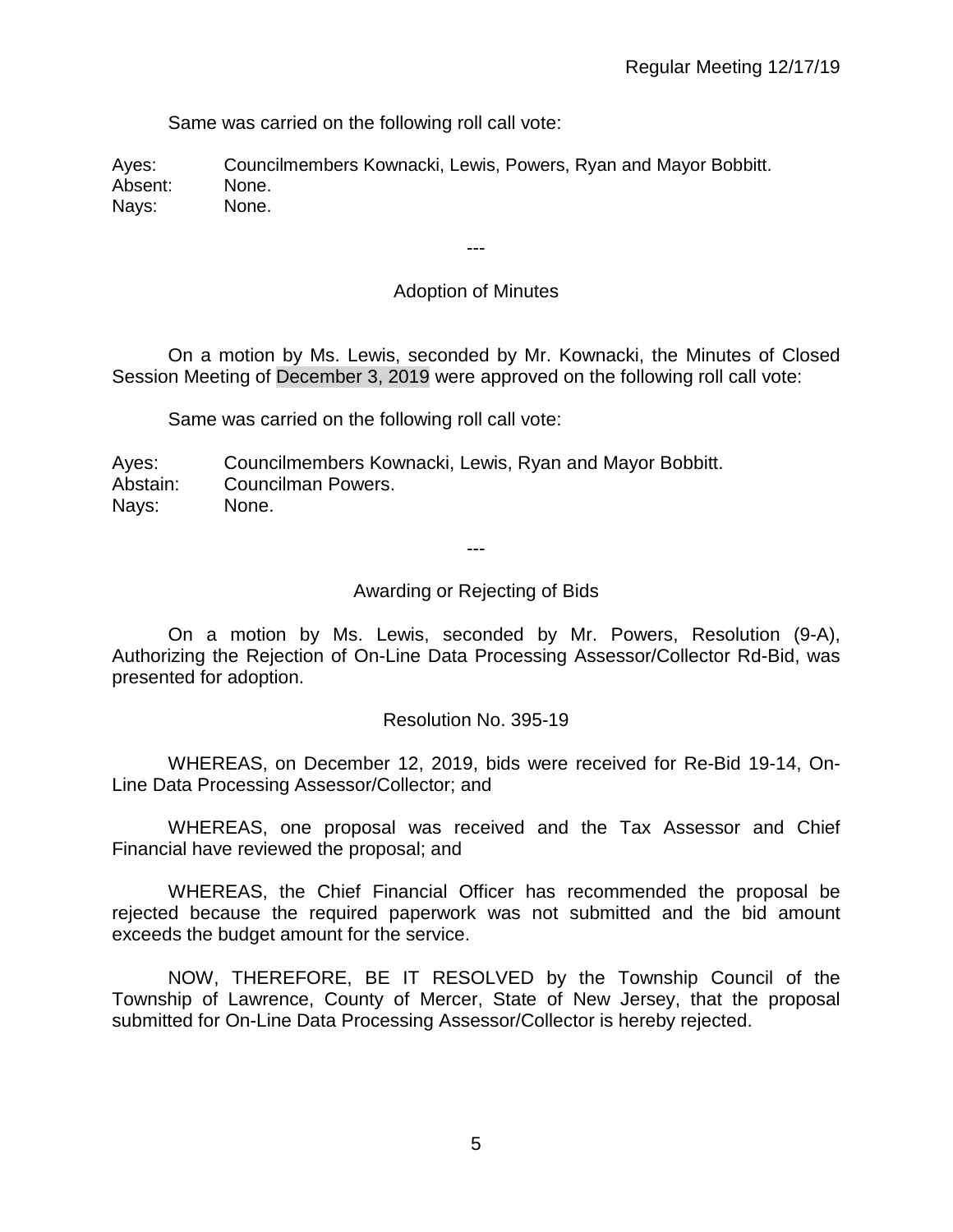Same was carried on the following roll call vote:

Ayes: Councilmembers Kownacki, Lewis, Powers, Ryan and Mayor Bobbitt. Absent: None.

---

# Introduction of Ordinances

There was no introduction of ordinances.

---

# Adoption of Ordinances

Mayor Bobbitt read by title, an ordinance entitled, "ORDINANCE AMENDING THE LAND USE ORDINANCE OF THE TOWNSHIP OF LAWRENCE PERTAINING TO ACCESSORY APARTMENTS, ADULT DAY CARE, ADULT MEDICAL DAY CARE, CHILD CARE CENTERS, RESIDENTIAL SHEDS, SHOPPING CONTAINERS SIGNS AND APPLICATION SUBMISSION REQUIREMENTS"

# **Ordinance No. 2350-19**

# **ORDINANCE AMENDING THE LAND USE ORDINANCE OF THE TOWNSHIP OF LAWRENCE PERTAINING TO ACCESSORY APARTMENTS, ADULT CARE, ADULT MEDICAL DAY CARE, CHILD CARE CENTERS, RESIDENTIAL SHEDS, SHIPPING CONTAINERS, SIGNS, AND APPLICATION SUBMISSION REQUIREMENTS**

**WHEREAS**, the Township Council of the Township of Lawrence, a municipal corporation in the County of Mercer, State of New Jersey, finds that the public health, safety, morals, and general welfare of the community shall be promoted by the revision and amendment of the Land Use Ordinance of the Township; and

**WHEREAS**, the Zoning Board of Adjustment, has in its annual reports to the Township Council and the Planning Board pursuant to N.J.S.A. 40:55D-70.1, made numerous findings in its deliberations and applications for review that recommend revisions to the Land Use Ordinance; and

 **WHEREAS**, the Planning Board of the Township of Lawrence has adopted a Master Plan that comprehensively provides a foundation for the appropriate use,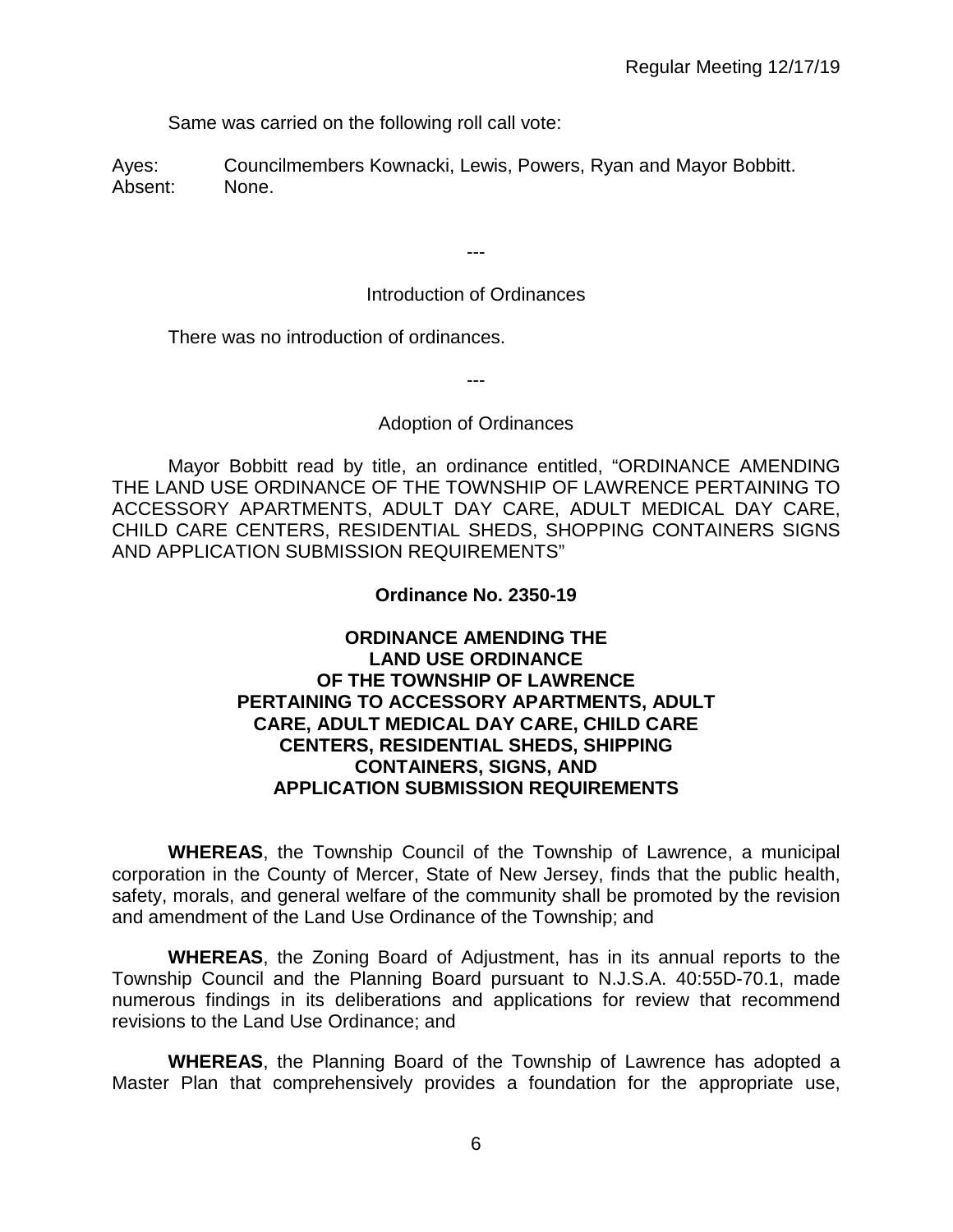regulation and development of lands in the Township in a manner which will promote the public health, safety, morals, and general welfare; and

**WHEREAS**, the Municipal Land Use Law at *N.J.S.A.* 40:55D-62a requires substantial consistency of the provisions regulating zoning and land use with the adopted Master Plan, though the Township Council may approve such inconsistencies through procedures as set forth in the law; and

**WHEREAS**, the Planning Board of the Township of Lawrence has determined that the revisions and amendments to the Land Use Ordinance are consistent with the goals and objections of the Master Plan, represent sound land use regulation and therefore favorably recommends to the Township Council that the LUO be so amended; and

**WHEREAS**, this Ordinance does not involve a classification or boundary change requiring pubic notice to property owners under *N.J.S.A*. 40:55D-62.1.

**NOW, THEREFORE, BE IT ORDAINED**, by the Township Council of the Township of Lawrence that the Land Use Ordinance be hereby amended as follows:

**Section 1.** §201, Definitions, shall be revised to modify or add the following definitions:

ACCESSORY APARTMENT: One or more rooms with private bath, kitchen facilities and a private entrance comprising an independent, self-contained dwelling unit on a single lot occupied by a single family detached dwelling as the principal use of the property.

ADULT DAY CARE: A non-residential facility operating for 6 and not more than 18 hours per day that provides meals, social and recreational activities under general supervision for elderly persons and adult persons with disabilities not eligible for schoolbased services.

ADULT MEDICAL DAY CARE: An adult day care facility that also provides care for persons with Alzheimer's and related dementias with one or more medical assistants or nurses on site during operating hours.

CHILD CARE CENTER: Any home or facility that is maintained for the care, development, or supervision of six or more children under 13 years of age who attend the center for less than 24 hours a day and may include, but not be limited to, day care centers; drop-in centers; night-time centers; recreation-type centers sponsored and operated by a county or municipal government recreation or park department or agency; day nurseries; nursery and play schools; cooperative child centers; centers for children with special needs; centers serving sick children; infant-toddler programs; school-age child care programs; employment-related centers; centers that had been licensed by the Department of Human Services prior to the enactment of the Child Care Center Licensing Act of 1984; and kindergartens and pre-kindergartens that are not an integral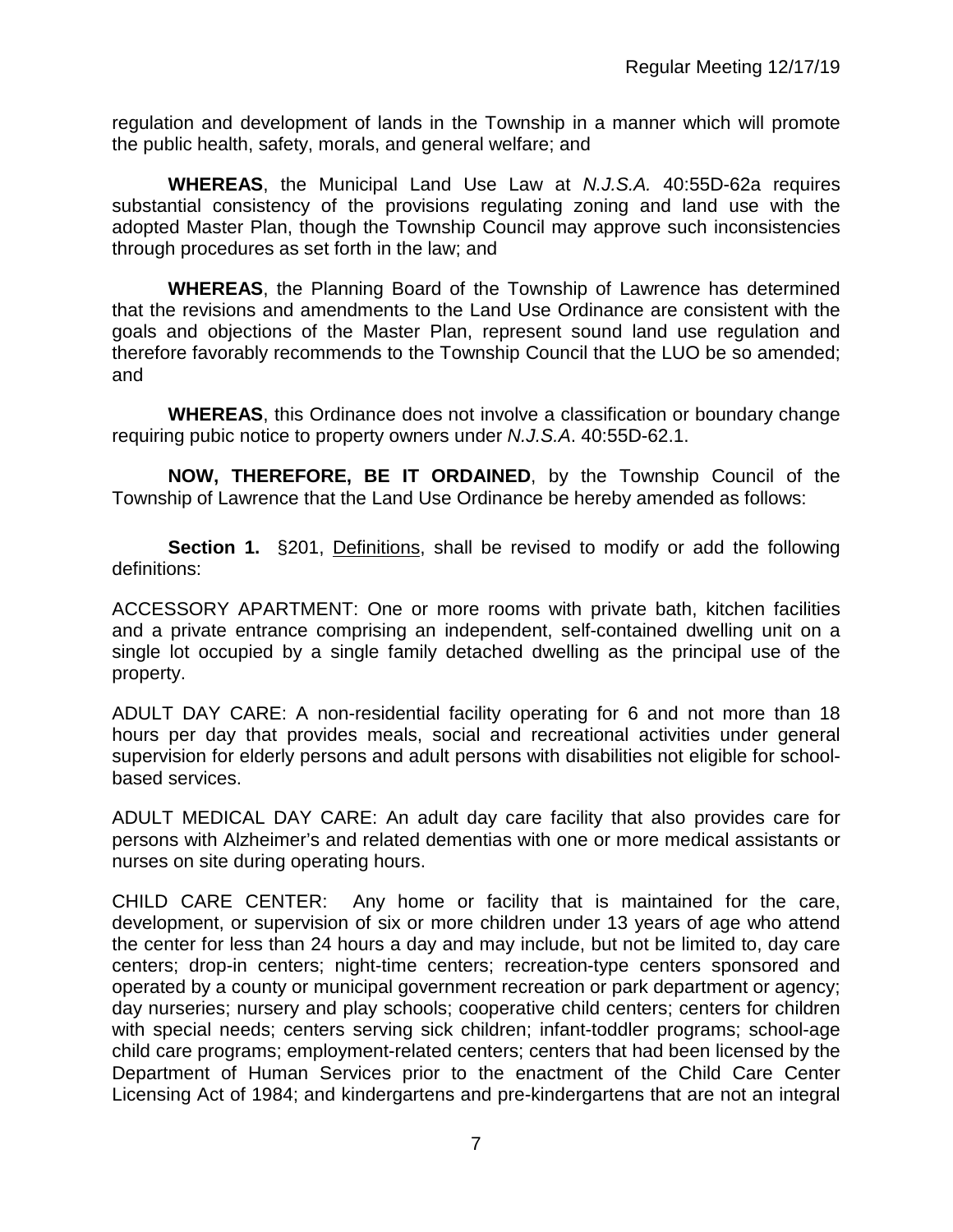part of a private educational institution or system offering elementary education in grades kindergarten through sixth grade pursuant to *N.J.S.A.* 30:5B-1 et seq.

DAY CARE CENTER: See CHILD CARE CENTER

FAMILY DAY CARE: A private residence of a family day care provider, which is registered as a family day care home pursuant to *N.J.S.A.* 30:5B-16.

SIGN, CHANGEABLE COPY – A sign designed such that the message contained on the sign can be easily and periodically altered, and whose message does not change more than once per day.

**Section 2.** §400, General Regulations and Permitted Modifications, shall be amended to add a new paragraph J, Shipping Containers, as follows:

J. Shipping Containers. A shipping container shall not be used as a principal or accessory structure in any district except as permitted by §431.K.

**Section 3.** Renaming. In every instance where the term, Day Care Center, excepting §201, Definitions, the term Child Care Center shall be substituted.

**Section 4.** §412, Planned Village Development 2 (PVD-2) District, shall be revised to amend sub-paragraph E.9.a, as follows:

> a. Private residential tool shed 10 ft. from dwelling, 5 ft. from property line.

**Section 5.** §413.D, Conditional Uses Permitted, in the NC-1 District shall be modified by adding the following use:

3. Adult day care and adult medical day care, subject to the criteria of §430.G.

Section 6. §414.D, Conditional Uses Permitted, in the NC-2 District shall be modified by adding the following use:

2. Adult day care and adult medical day care, subject to the criteria of §430.G.

**Section 7.** §417.D, Conditional Uses Permitted, in the O District shall be modified by adding the following use:

2. Adult day care and adult medical day care, subject to the criteria of §430.G.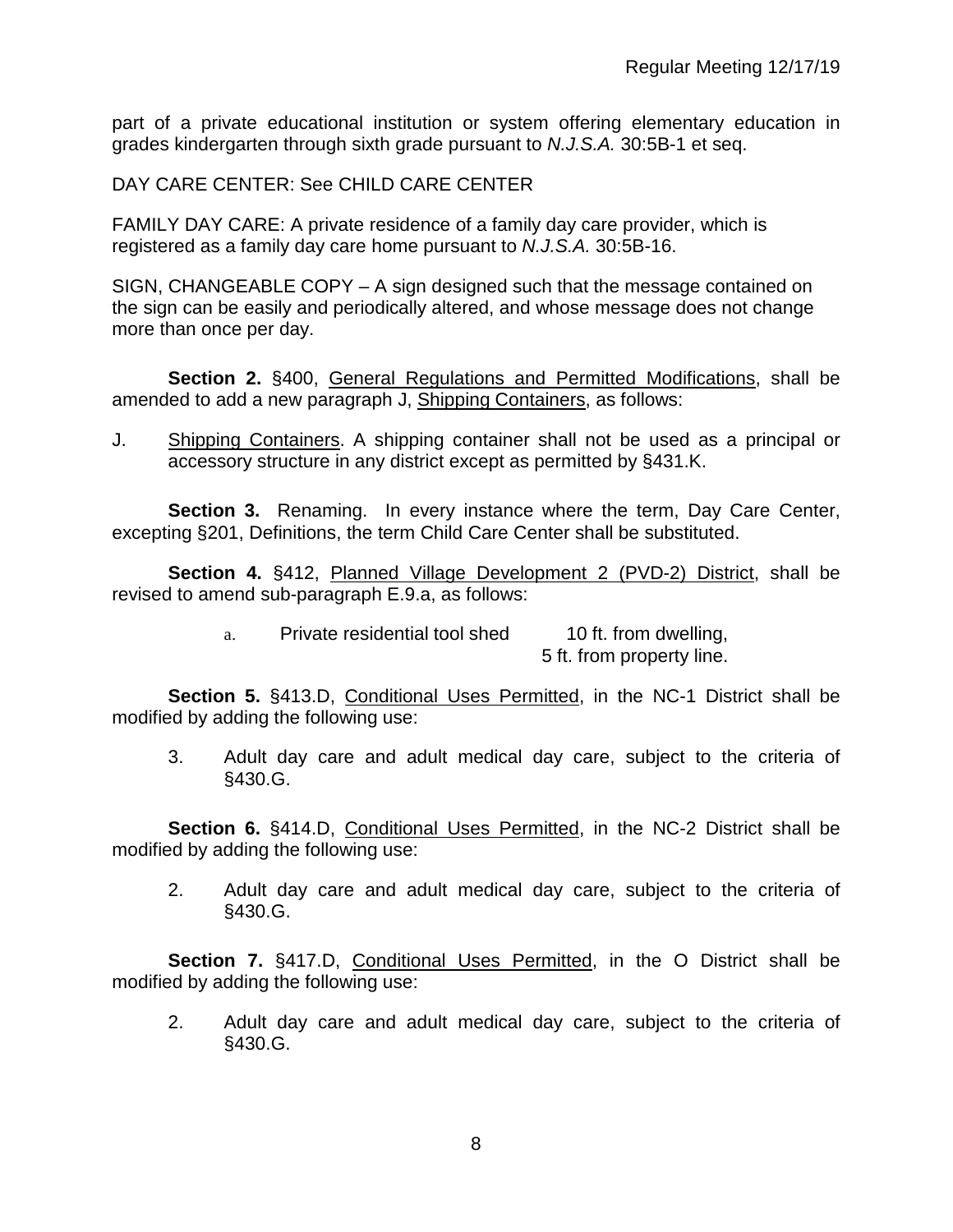**Section 8.** §418, Research and Development 1 (RD-1) District, shall be modified by adjusting the allowed floor area ratio in subsection –E and parking limitations in subsection -F:

E. **General District Regulations**. The following general district regulations shall apply in all RD-1 zones:

|  | Minimum tract size: | 200 contiguous acres |
|--|---------------------|----------------------|
|--|---------------------|----------------------|

- 2. Minimum tract frontage on a major or minor arterial road pursuant to the Circulation Element: 1,000 continuous feet
- 3. Maximum floor area ratio:

|  | 15 | On tracts up to or 300 acres in size: |
|--|----|---------------------------------------|
|--|----|---------------------------------------|

- b. On tracts in excess of 300 acres: **.10** and  $\overline{10}$
- c. Parking provided under buildings or in structured (deck) parking is encouraged. For every 100 such parking spaces provided, the floor area ratio may be increased by .01, not to exceed a total of .20 for tracts up to and including 300 acres and .15 for tracts in excess of 300 acres.

|  | Maximum building coverage: | 8% |
|--|----------------------------|----|
|--|----------------------------|----|

- 5. Maximum impervious surface ratio: .30
- 6. Principal building required setback.
	- a. From tract perimeter: 300 feet
	- b. From internal roadway: 35 feet
	- c. Distance from another principal building: 50 feet
- 7. Accessory building required setback.
	- a. Conference center or power supply building: Same as principal building
	- b. Entrance lodges, guardhouses, walls, and gates: 75 feet from tract perimeter
	- c. No accessory building in excess of 20 feet in height shall be located closer than 300 feet from the tract perimeter.
	- d. Distance from principal building: 50 feet
- 8. Maximum height.
	- a. Principal building: 50 feet or 3 stories, whichever is less
	- b. Accessory building. (1) Conference center: 50 feet or 3 stories, whichever is less (2) Building within 300 feet of tract perimeter: 20 feet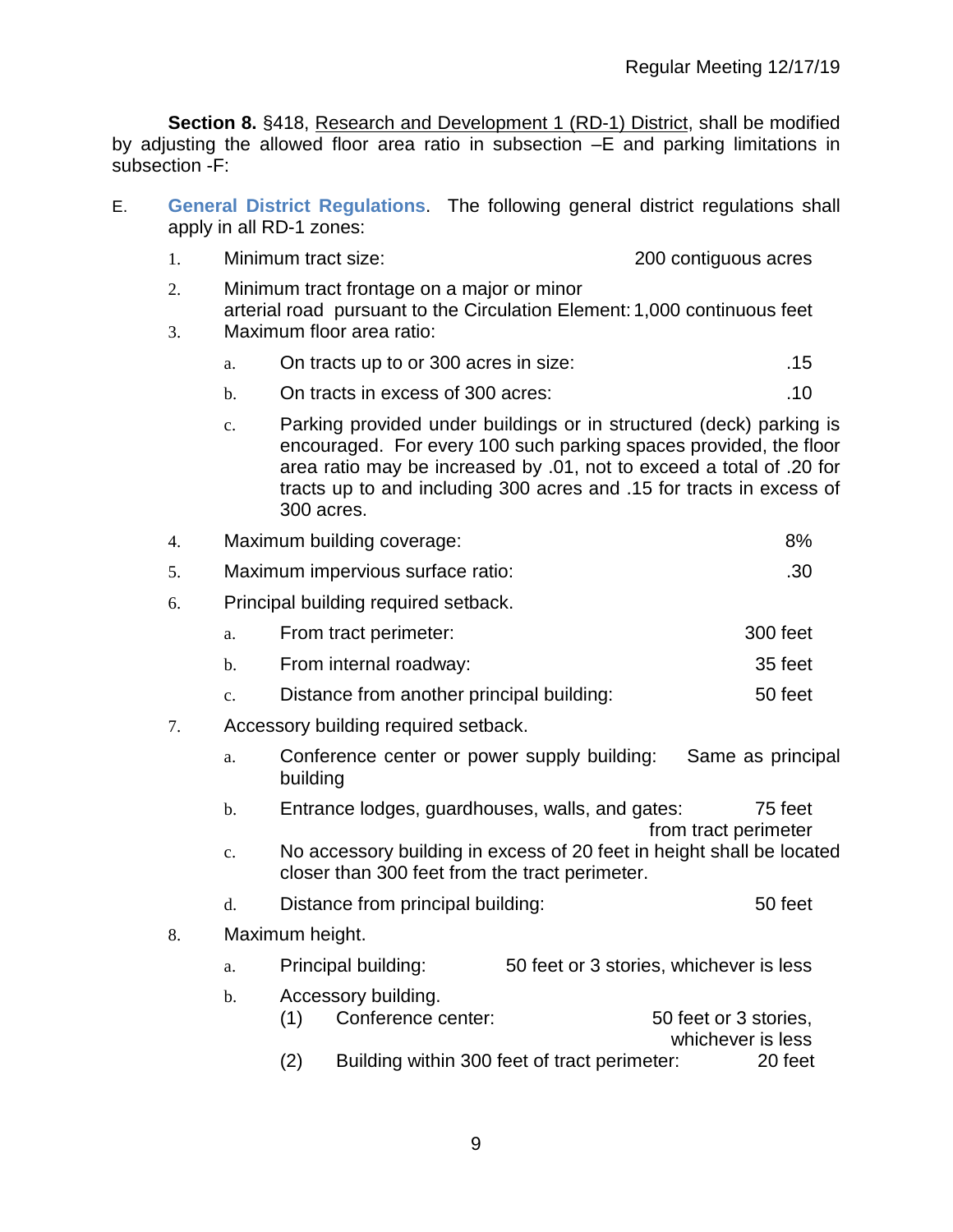- (3) Power supply: 50 feet, except that chimneys or ventilation may extend to 65 feet
- F. **Additional Requirements**.
	- 1. Location of entrances. Internal or entrance roadways, streets or driveways shall not be located closer than 100 feet to any side or rear property line.
	- 2. [RESERVED].

**Section 9.** §420.D, Conditional Uses Permitted, in the HC District shall be modified to renumber paragraph 7 as paragraph 8, and to insert a new paragraph 7 adding the following use:

7. Adult day care and adult medical day care, subject to the criteria of §430.G.

**Section 10.** §422.D, Conditional Uses Permitted, in the MX-2 District shall be modified by adding the following use:

3. Adult day care and adult medical day care, subject to the criteria of §430.G.

**Section 11.** §429.A, Accessory Apartments, shall be revised as follows:

- A. Accessory Apartments. Accessory apartments shall be subject to the following regulations:
	- 1. There shall be no more than one accessory apartment per lot and per primary residence.
	- 2. An accessory apartment may be created within an existing single family detached dwelling, as an addition to the same or within an existing accessory building on the lot containing the principal dwelling. If an accessory apartment is to be created within an accessory building on the premises, it shall meet the following requirements:
		- a. The minimum lot size for the creation of an accessory apartment shall be 3 acres.
		- b. The lot and the building shall have been in existence on January 1, 2015.
	- 3. Accessory apartments shall be permitted only on those lots and in those primary dwellings that have no rental space; however, the accessory apartment itself may be rented or leased.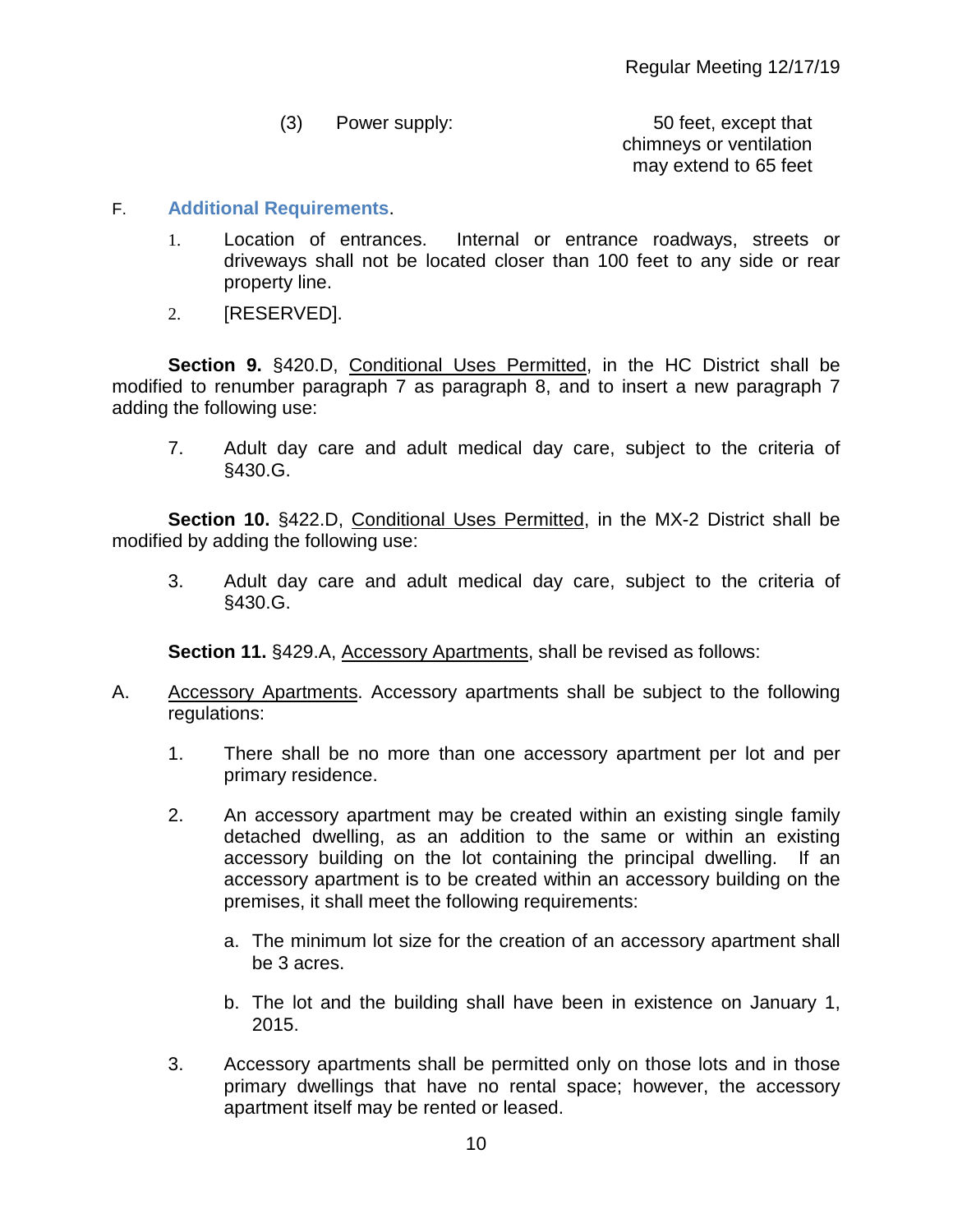- 4. Each accessory apartment shall be used only for residential purposes for one household.
- 5. Each occupant of the accessory apartment; or, of the primary residence if the owner is to occupy the accessory apartment, shall be a member of the family of the owner of the property; or, a caretaker of an owner or member of the family of the owner.
- 6. An accessory apartment shall not contain an external entrance which faces the same street which the external entrance to the primary residence faces, except that this restriction shall not apply to dwellings with two or more such external entrances in existence on December 1. 1982; and,
- 7. Each accessory apartment shall be provided with one on-site parking space for sole use by its occupants(s).
- 8. An accessory apartment shall contain no more than a bathroom, kitchen and two habitable rooms.

**Section 12.** §429.N, Residential Tool Shed, shall be amended as follows:

- N. Residential Tool Shed. Private residential tool sheds shall comply with the following regulations:
	- 1. Residential tool sheds shall be permitted in the EP-1, EP-2, R-1, R-2A, R-2B, R-3, R-4, R-5 zones and fee simple lots in the AT, SCR, PVD-1, PVD-2 and MX-1 zones, subject to the following limitations on the shed building coverage and distance to a side or rear property line:
		- a. Sheds accessory to a single family detached dwelling:

| Lot Size                | Maximum Shed<br><b>Building Coverage</b> |         | Minimum Distance to<br><b>Side/Rear Property Line</b> |
|-------------------------|------------------------------------------|---------|-------------------------------------------------------|
| 22,500 sf. or greater   |                                          | 200 sf. | $10$ ft.                                              |
| 9,000 sf. to 22,499 sf. |                                          | 120 sf. | 5 ft.                                                 |
| 7,500 sf. to 8,999 sf.  |                                          | 96 sf.  | 5 ft.                                                 |
| 7,499 sf. or less       |                                          | 80 sf.  | 5 ft.                                                 |

- b. Sheds accessory to a townhouse dwelling or a semi-detached dwelling shall have a maximum building coverage of 80 sf., and shall be located no closer than 5 feet from a side or rear property line.
- 2. No shed shall exceed 12 feet in height.
- 3. No shed shall be located in a front yard.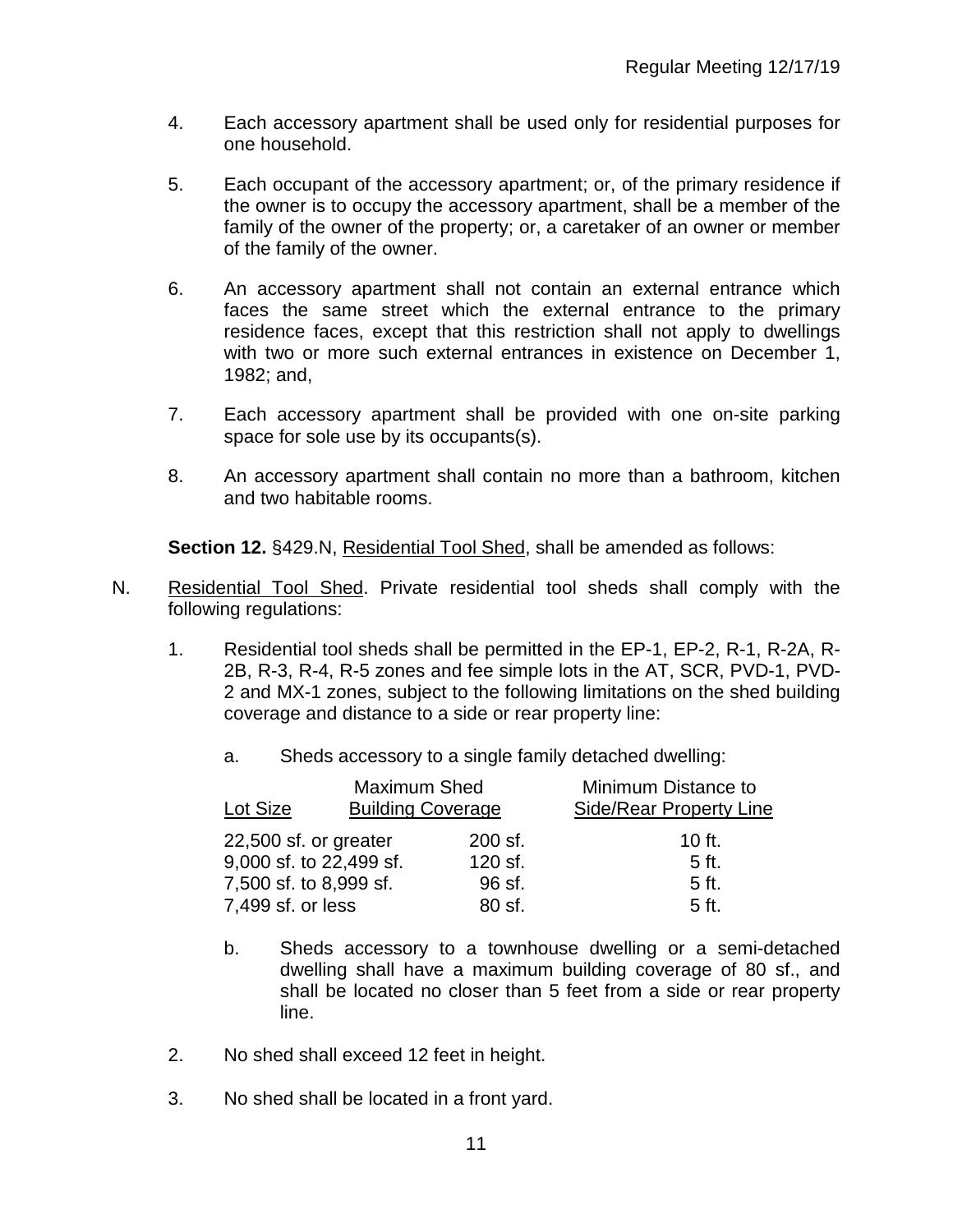4. No more than one tool shed per lot shall be permitted.

**Section 13.** §429.E, Family Day Care, shall be revised as follows:

**E. Family Day Care**. Family day care shall be allowed as a home occupation when permitted in any residential district, as regulated in §429.H, Home Occupations, provided that no operator shall provide child care for more than 5 children at any one time exclusive of children legally related to the care provider and children being cared for under a cooperative agreement with their parents for which no payment is received. Covenants in age-restricted developments may prohibit family day care as provided for by statute. Providing child care for the number of children that exceeds the limitation herein shall be considered a Child Care Center pursuant to §430.C.

**Section 14.** §430, Conditional Use Criteria, shall be modified in its entirety, as follows:

§ 430 Conditional Use Criteria.

This section applies to conditional uses that occur in various zoning districts where the specific criteria are not listed in the individual district. Any requirement in the applicable zoning district that is not modified by the criteria herein shall remain in full force and effect. The following criteria, in conjunction with meeting the general standards in §705, shall be met for the specific conditional uses listed below:

- A. Adult Day Care and Adult Medical Day Care. The following conditions shall be met by any facility providing adult day care or adult medical day care as defined in this Ordinance:
	- 1. The minimum lot size shall be 2 acres.
	- 2. The minimum lot frontage shall be 200 feet.
	- 3. No building shall be located within 50 feet of a lot line.
	- 4. No adult day care or adult medical day care facility shall have access from a residential access street.
	- 5. Parking lots shall be properly screened and shall meet the following requirements:
		- a. No parking lot shall be permitted in a front yard; however, this shall not exclude drop off and pick up lanes.
		- b. Parking lots shall be setback from any side property line 50 feet and any rear property line 35 feet.
- B. **Bed and Breakfast Accommodation**. Bed and breakfast accommodation shall be permitted only in the EP-1, EP-2, R-2B and NC-1 districts that conform to the conditions herein. The following conditions shall be met for any bed and breakfast accommodation: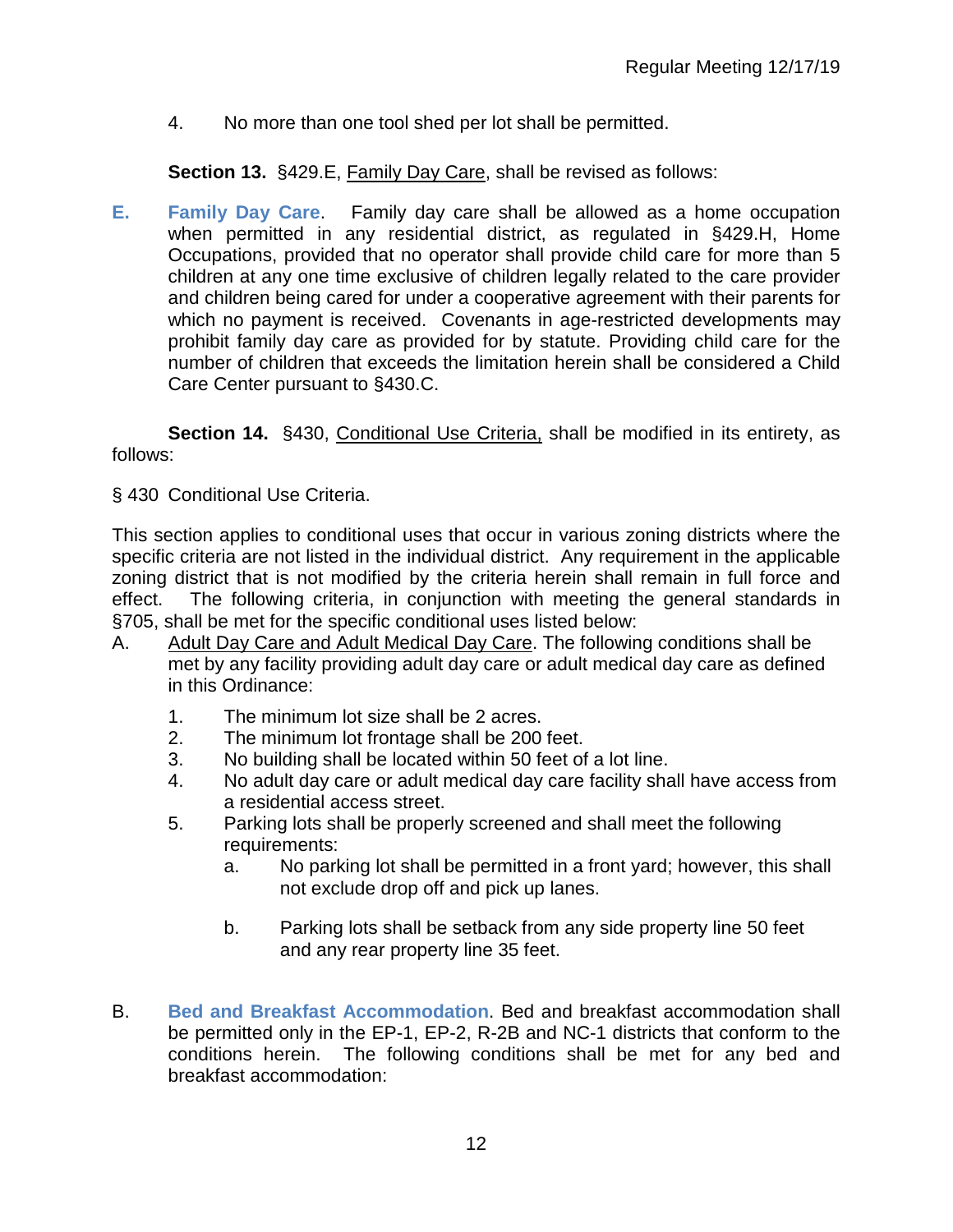- 1. The use shall be located in the Lawrenceville Historic District.
- 2. No more than five guest rooms or suites shall be permitted, except the NC-1 district.
- 3. Off-street parking equal to one for each guest room or suite shall be required. Off-street parking may be accommodated off-site provided that the location is within 600 feet of the subject site and an adequate guaranty that establishes a right to the use of the off-tract parking is secured.
- 4. No parking shall be permitted in the front yard.
- 5. Only guests of the facility and their invitees shall be served food and drink on the premises.
- 6. No cooking facilities shall be permitted in guest rooms or suites.
- 7. There shall be a maximum residency limitation on all guests of 30 days.
- C. **Child Care Centers**. Child care centers shall be permitted in any non-residential district. In those districts combining residential and non-residential areas under a unified plan for development, the child care center shall be permitted only in the non-residential area. Any child care center shall be duly licensed pursuant to *N.J.S.A.* 30:5B-1 et seq. A child care center functionally integrated within a nonresidential development owned or operated for the benefit of their employees, their tenant's employees, or employees within an office or business park or research and development complex shall not be required to provide additional off-street parking for the use. In the calculation of any floor area ratio applicable to an office or business park or research and development complex, the area occupied by a child care center shall not be included. The following criteria shall be met by any Child Care Center:
	- 1. The minimum lot size shall be 2 acres.
	- 2. The minimum lot frontage shall be 200 feet.
	- 3. No building shall be located within 50 feet of a lot line.
	- 4. No day care center shall have access from a residential access street.
	- 5. Parking lots shall be properly screened and shall be a minimum of 50 feet from surrounding properties and public roads.
- D. **Farm Market**. The following conditions shall be met for any farm market:
	- 1. No farm market shall exceed 3,000 square feet in gross floor area.
	- 2. Access to a farm market shall be from a collector or arterial road.
	- 3. No farm market shall exceed one story in height.
	- 4. A farm market shall be set back from the right-of-way line a minimum of 100 feet and 150 feet from a side or rear property line.
	- 5. At least 50% of the number of products sold on an annual basis shall be fresh food or perishables.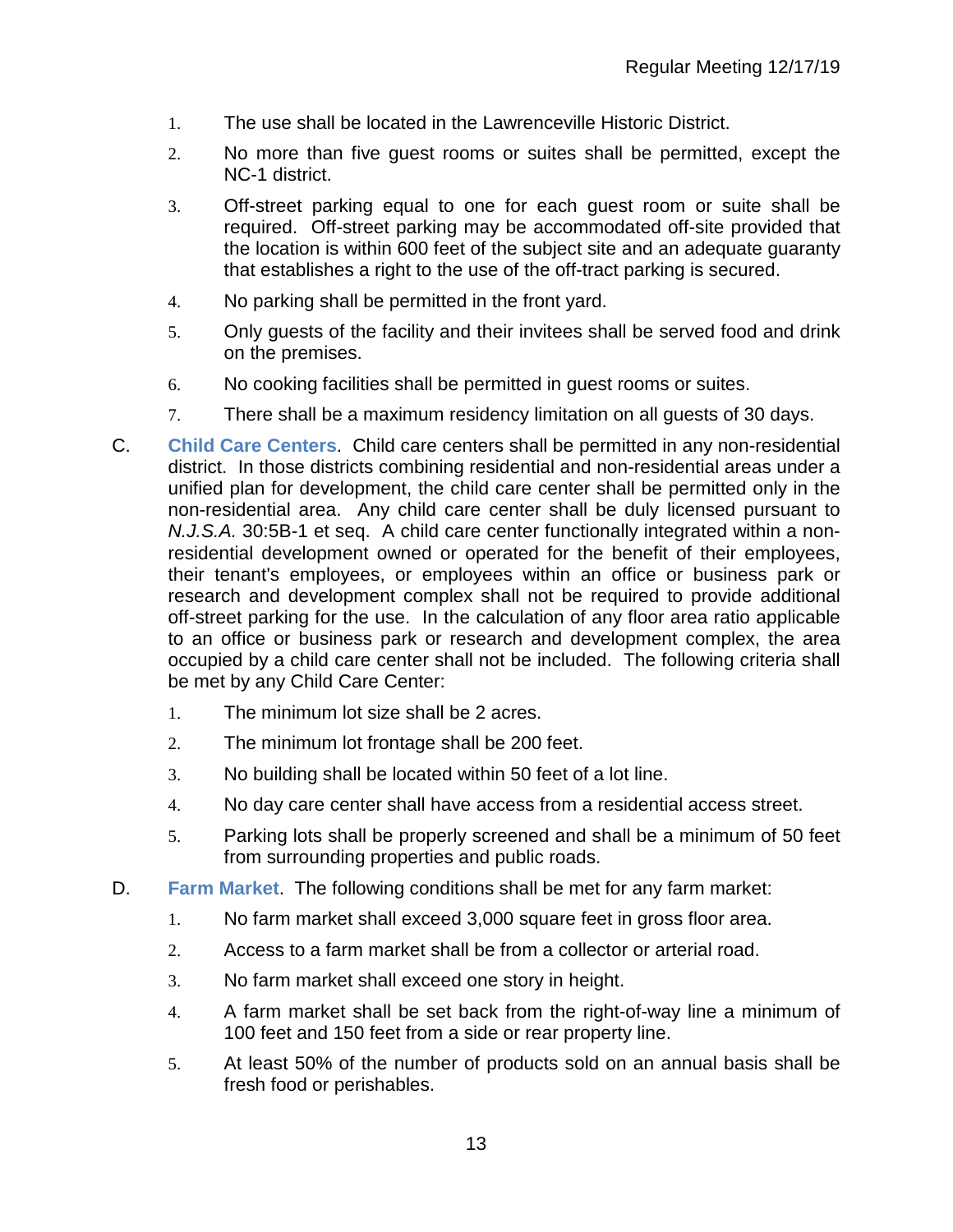- 6. A farm market shall be designed to be visually integrated with the farmstead and in close proximity thereto.
- 7. Farm markets shall be permitted to have U-pick operations in accordance with §429.F.
- 8. Parking lots shall be properly screened and shall be a minimum of 100 feet from abutting properties and public roads.
- E. **Golf Course**. The following conditions shall be met by any golf course:
	- 1. Minimum tract area.

| a.             | 9-hole golf course:                          | 60 acres              |
|----------------|----------------------------------------------|-----------------------|
| $\mathbf{b}$ . | -with driving range:<br>18-hole golf course: | 65 acres<br>110 acres |
|                | -with social and dining amenities:           | 125 acres             |

- 2. The total floor area ratio of buildings on the golf course shall not exceed .02.
- 3. The golf course shall be designed with due consideration for safety of the public on adjacent lots, adjacent roadways and other golfers.
- 4. Sufficient horizontal separation shall be maintained between the golf course and accessory structures, buildings and uses and adjacent off-site uses as follows:
	- a. Minimum separation from any property line, road right-of-way or accessory structures, buildings and uses associated with the golf course (except shelters), unless duly waived by the Board, is as follows:
		- (1) From golf tee: 75 feet, excepting tees

in -4.a(2) below

- (1) Golf tees where the centerline of the hole is parallel or less than a 60º angle to a road or tract boundary: 150 feet
- (2) From centerline of fairway or green and edge of driving range: 150 feet
- b. All accessory structures and buildings associated with the golf course including fencing for a driving range (but not including cart paths, parking, shelters or the course itself), shall be a minimum of 200 feet from any adjacent property line or road right-of-way. Parking lots shall be properly screened and shall be a minimum of 200 feet from surrounding properties and public roads.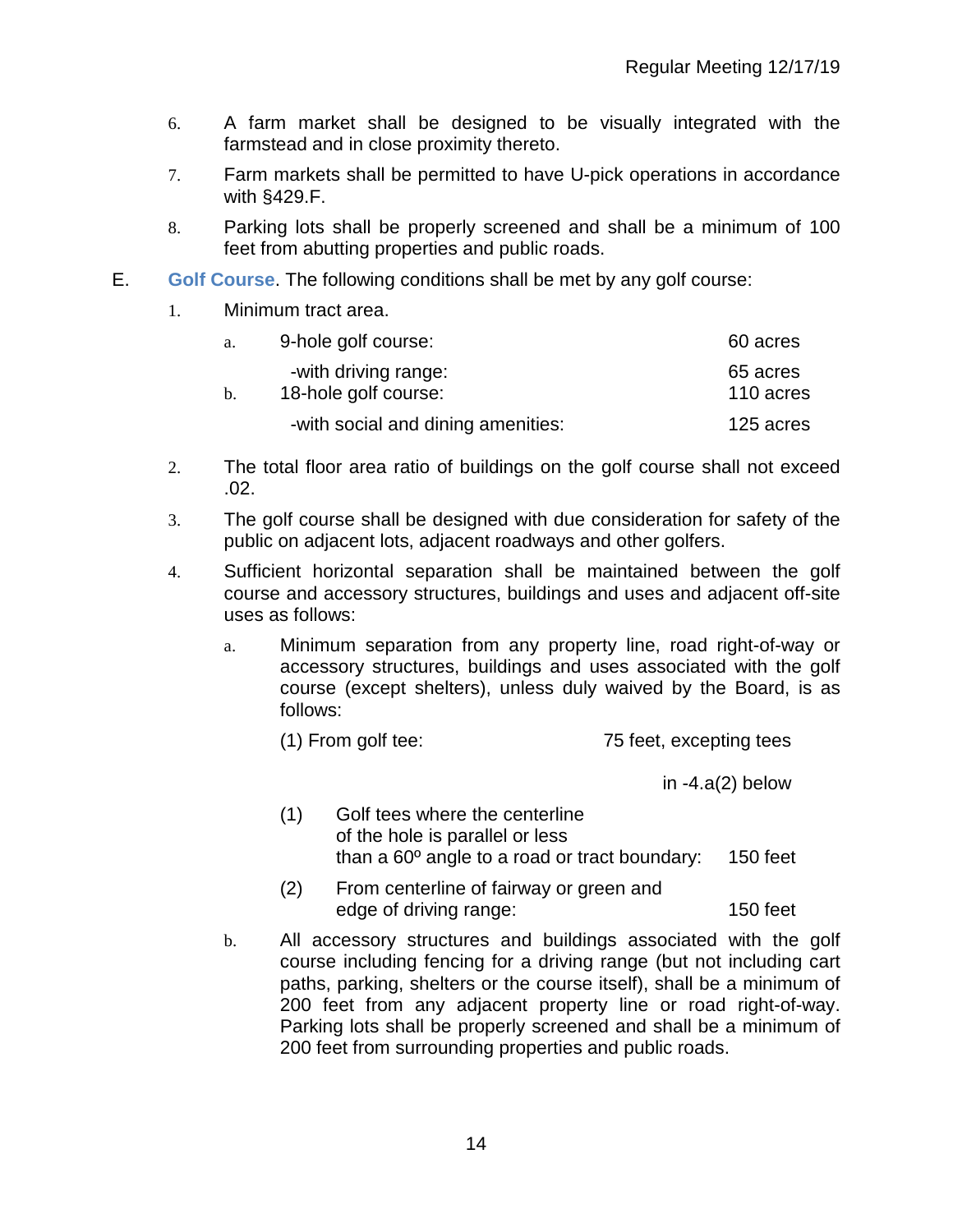- F. **Houses of Worship**. The following conditions shall be met by any house of worship:
	- 1. Any house of worship with a parochial school on the same premises shall meet the conditional use standards for public and private day schools as stated herein.
	- 2. Parking lots shall be properly screened and shall meet the following requirements:
		- a. No parking lot shall be permitted in a front yard; however, this shall not exclude drop off and pick up lanes.
		- b. Parking lots shall be setback from any side property line 50 feet and any rear property line 35 feet.
	- 3. The principal building shall be set back from any residential property line a minimum of 1½ times the height of the main roofline, or the zoning district requirement, whichever is greater.
	- 4. Accessory residential buildings shall comply with the yard requirements for such uses in the respective zone.
- G. **Public and Private Day Schools.** The following conditions shall be met by any public or private day school:
	- 1. The minimum lot size shall be 4 acres.
	- 2. The minimum lot frontage shall be 200 feet.
	- 3. No building shall be located within 50 feet of a lot line.
	- 4. No school shall be located on a residential access street.
	- 5. Parking lots shall be properly screened and shall be a minimum of 50 feet from surrounding properties and public roads.

**Section 15.** §431.A, Child Care Centers, shall be RESERVED.

**Section 16.** §431.K, Temporary Construction Trailers, shall be amended as follows:

- K. Temporary Construction Trailers. Temporary construction trailers at work sites shall be permitted in all zoning districts for office use and the storage of equipment and supplies during active construction activities. The installation of such trailers shall conform to the following requirements:
	- 1. No trailer shall be installed at a work site prior to the issuance of a construction permit.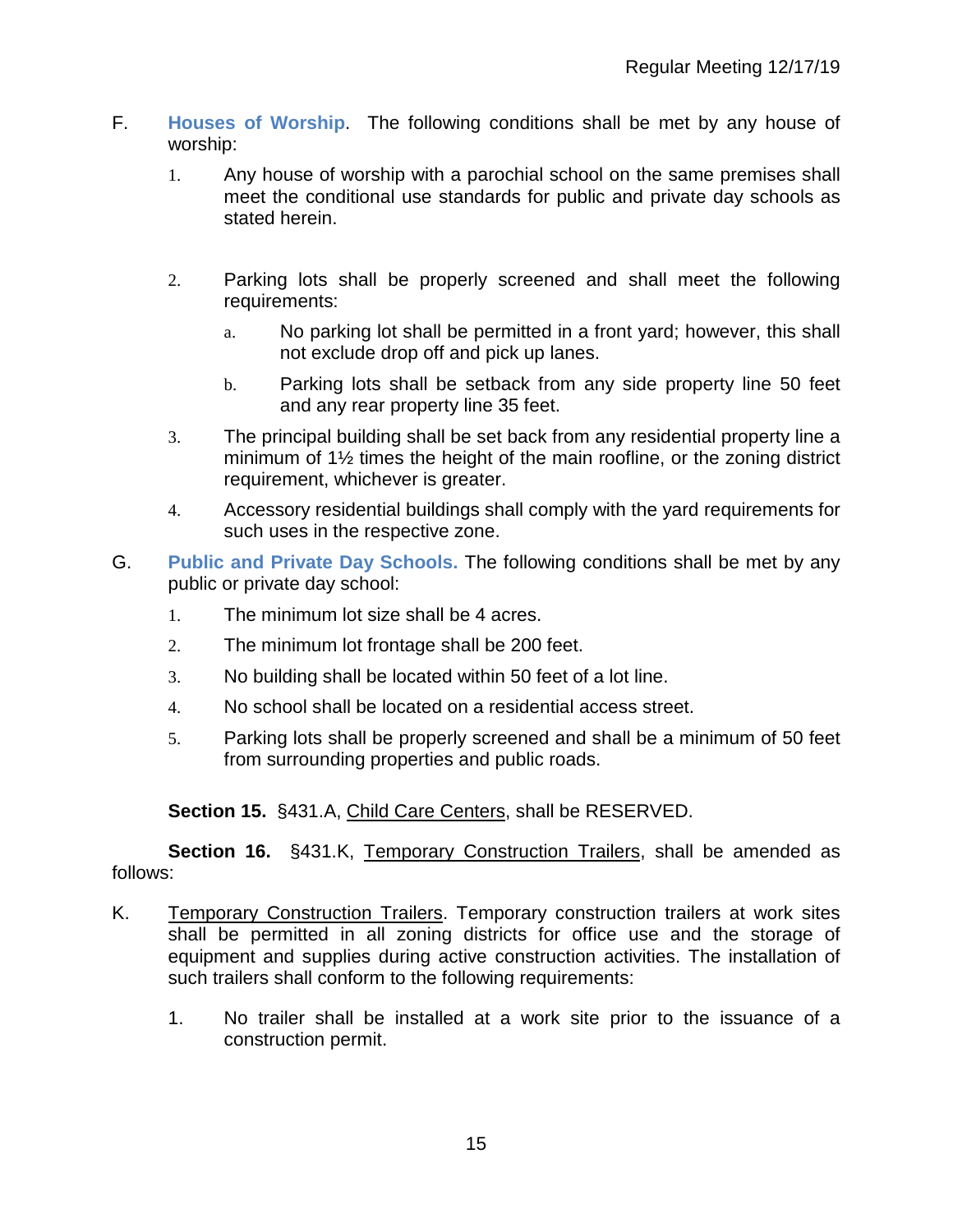- 2. All such trailers shall be removed from the work site upon the issuance of a temporary or permanent certificate of occupancy to which the use of the trailer relates.
- 3. No trailer shall remain at a work site where active construction activity has ceased for a period of more than 30 days.
- 4. No trailer shall be located within 25 feet of a lot line or streetline. Such trailers shall be temporarily screened from public view by a combination of opaque fencing and/or landscaping.
- 5. No more than 6 temporary construction trailers shall be permitted per work site, unless an alternative number of construction trailers and their location is approved pursuant to a site plan.
- 6. Shipping containers may be used in lieu of a construction trailer for the temporary storage of tools and supplies at a work site only during active construction.

**Section 17.** §535.N Changeable Copy Sign Requirements, shall be amended as follows:

- N. Changeable Copy Sign Requirements. Changeable copy signs, where permitted, shall comply with the following provisions and any more specific regulations in this section:
	- 1. Changeable copy signs shall be allowed only as an integral part of a freestanding or façade sign, except as may be allowed in sub-paragraph – N.8 hereinbelow. The area of a changeable copy sign shall be included in the sign area calculation for the freestanding or façade sign and shall not exceed 50% of the total sign area, excepting movie theater marquee and variable message signs.
	- 2. Changeable copy signs shall not be permitted on temporary or portable signage.
	- 3. Copy shall not be changed more than once every 24 hours, excepting advisory data signs and variable message signs. Changeable copy signs that are changed more frequently shall be considered animated signs and are prohibited.
	- 4. The maximum number of lines of changeable copy shall be 4 lines, except for variable message signs.
	- 5. The minimum height of changeable copy letters shall be 4 inches.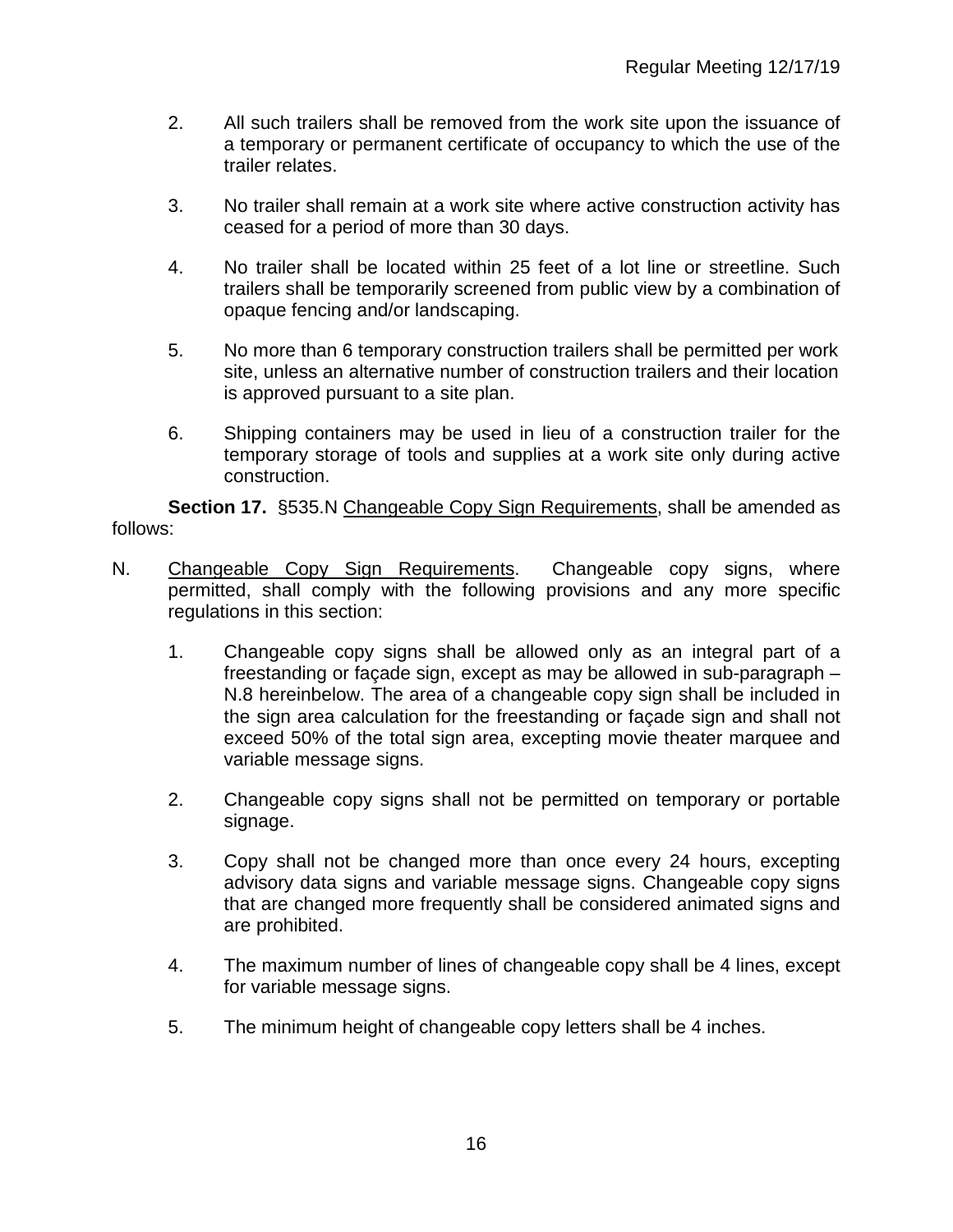- 6. No changeable copy sign, excepting advisory data signs, variable message signs, and fuel pricing signs, shall be changed by electronic or electro-mechanical means.
- 7. Changeable copy signs that are variable message signs shall adhere to the following standards and any other standards specific to the zoning district in which they are permitted:
	- a. The variable message sign shall be equipped with a dimmer control and a photocell which automatically adjusts the intensity of the display in response to natural ambient light conditions in accordance with the illumination standards of §535.I;
	- b. When first installed, the sign shall be calibrated and certified by the sign installer that the level of illuminance does not exceed the limitation set forth in §535.I.5.
	- c. The displayed message shall not change more frequently than once per 8 seconds. The sign shall only display static messages and shall be changed instantaneously from one message to the next;
	- d. The sign shall be equipped with a default mode of operation that turns the sign message entirely to black should a malfunction in static image display, dimmer control and/or photocell occur;
	- e. Prior to the issuance of a sign permit approving such sign under the provisions of this Ordinance, the owner of the sign shall prepare a report indicating the anticipated life span of the sign and the means whereby the sign's electronic components shall be recycled at such time. No new permit for a variable message sign replacing a previously installed variable message sign shall be issued until the owner shall certify to the satisfaction of the Zoning Officer that a credible means of recycling of the prior sign has been established. Once certified, the sign owner shall be permitted to replace modules within the variable message sign as needed.
	- f. Prior to the issuance of a building permit, or in the absence of a building permit being required, the sign permit, a structural engineer licensed by the State of New Jersey shall certify that the existing sign structure is capable of supporting the variable message sign intended to replace an existing static message sign. In the event that the sign structure is inadequate to support the static and live loads of the variable message sign, the structural engineer shall supply a credible design whereby the structure shall be reinforced to accept such variable message sign and shall certify upon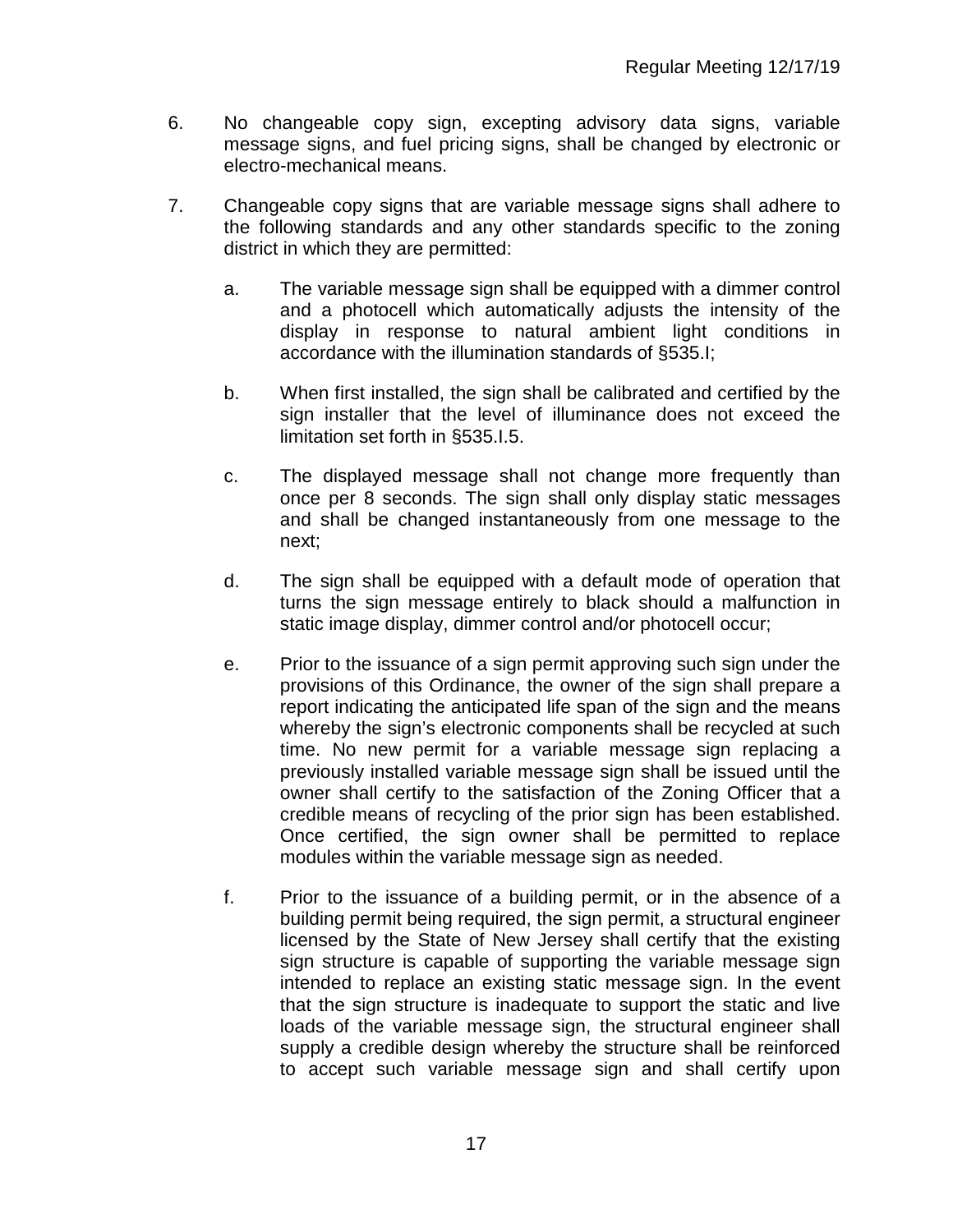completion that the sign has been reinforced in conformance with the design.

- 9. Changeable copy signs that are for fuel pricing shall adhere to the following additional standards and any other standards specific to the zoning district in which they are permitted.
	- a. The fuel pricing sign shall be equipped with a dimmer control and a photocell which automatically adjusts the intensity of the display in response to natural ambient light conditions in accordance with the illumination standards of §535.I.
	- b. The level of illumination of the fuel pricing sign shall not exceed the limitation set forth in §535.I.5.
	- c. The sign shall be equipped with a default mode of operation that turns the sign message entirely to black should a malfunction in static image display, dimmer control and/or photocell occur.

**Section 18.** §535.U, Signs Permitted in the EP-1, EP-2, R-1, R-2A, R2-B, R-3, R-4 and R-5 Districts, shall be amended as follows:

- U. **Signs Permitted in the EP-1, EP-2, R-1, R-2A, R2-B, R-3, R-4 and R-5 Districts**.
	- 1. [Unchanged]
	- 2. Residential uses. One freestanding development sign for each collector or arterial roadway that provides access to the neighborhood or residential complex, provided that:
		- a. The sign is owned and maintained by a homeowner's or condominium association, or other duly constituted organization approved by the Board of Jurisdiction; or, the sign is owned by a private entity with responsibility for maintenance.
		- b. Each sign shall not exceed a height of 5 feet and shall meet the size limitations for freestanding signs.
		- c. At an approved rental or sales office installed pursuant to §431.I, one freestanding non-illuminated sign identifying the office for customers shall be permitted but not to exceed 16 square feet in area and more than 5 feet in height. Such sign shall be removed with the removal of the temporary office.
		- d. Real estate signs, the sole purpose of which is to direct the public to housing for sale or land development shall be permitted 4 temporary freestanding non-illuminated signs at key intersections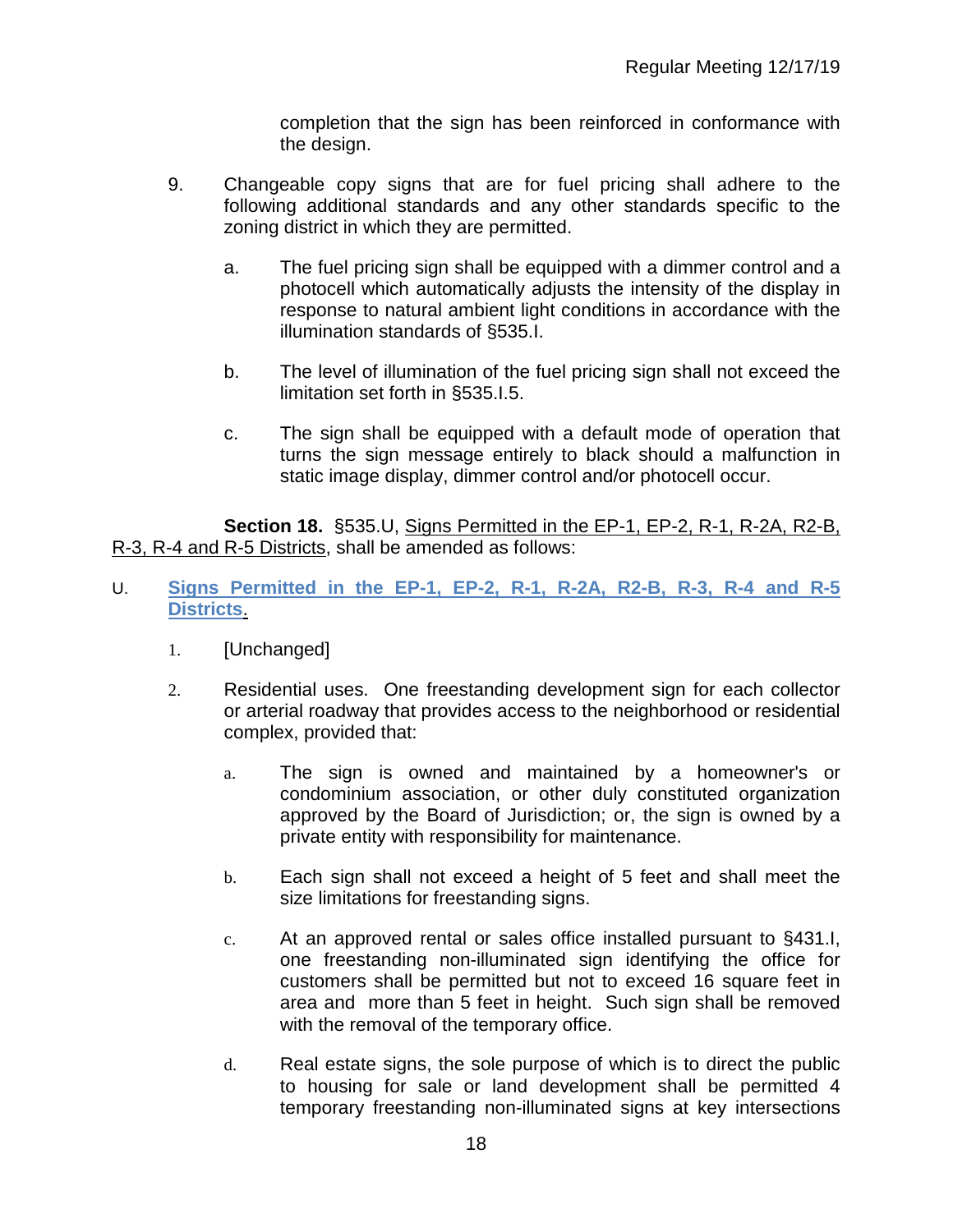within the housing development. Each sign shall not exceed 15 square feet in area and 8 feet in height above ground.

e. One sign identifying a home occupation, not exceeding two square feet in area, attached to the exterior wall or porch of the dwelling.

[Paragraphs -3 through -5 shall remain unchanged]

**Section 19.** §535.Y, Signs Permitted in the HC District, shall be amended as follows:

## Y. Signs Permitted in the HC District.

- 1. Any sign allowed without permit, pursuant to §535.G.
- 2. One freestanding sign for each collector or arterial roadway that provides access to the building or complex, pursuant to §535.R.
- 3. Freestanding signs shall be set back from all property lines a minimum distance of 15 feet.
- 4. Façade signs shall conform to §535.Q and shall not exceed 100 square feet, whichever is less, excepting shopping centers.
- 5. Façade signs for shopping centers shall conform to §535.Q and the following requirements:
	- a. Where a principal use occupying at least 750 square feet of segregated area has direct access from the outside, a façade sign conforming to §535.Q and not exceeding 80 square feet in area shall be permitted.
	- b. Where a principal use in a shopping center exceeds 20% of the total floor area or 50,000 gross square feet, the area of the façade sign may increase to not more than 300 square feet and shall conform to §535.Q.
- 6. One changeable copy sign pursuant to §535.N.
- 7. Directional signs pursuant to §535.O.
- 8. Directory signs pursuant to §535.P.
- 9. One off-premise sign with a non-commercial message in lieu of a freestanding sign.
- 10. Senior citizen residential uses shall be permitted signage in accordance with §535.V.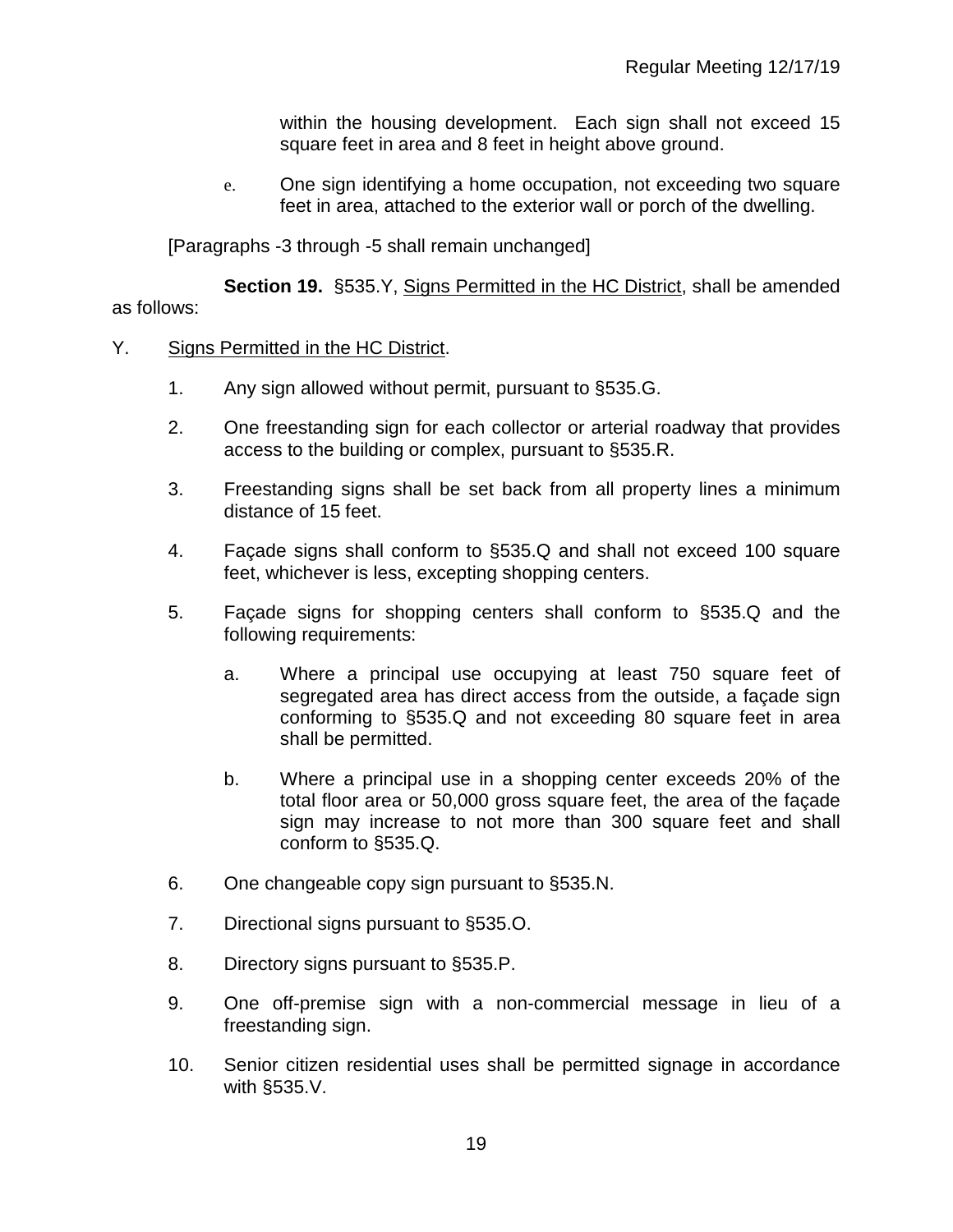- 11. New car and truck nationally franchised dealerships with at least 400 feet of contiguous street frontage shall be permitted one additional freestanding sign, pursuant to the size limitations of Table 5.18. The additional sign may be attached to the primary freestanding sign or located on a second support structure.
- 12. Service stations shall also be permitted a changeable copy sign on each fuel dispensing pump not to exceed 3 square feet in area and on each freestanding sign not to exceed 18 square feet.
- 13. Fast food restaurants with a drive-thru facility shall be permitted two menu signs. Any such sign shall not be legible from the public right-of-way. The sign shall not exceed 60 square feet in area and 7 feet in height.
- 14. An A-frame sign for a tenant at a shopping center shall conform to the following:
	- a. The sign may be displayed only during business hours.
	- b. Each side of the sign may not exceed 6 square feet or 5 feet in height.
	- c. The sign shall be located on the sidewalk in front of the store to which it relates.
	- d. The design, materials and color of the sign and supporting frame shall complement the building design and shall be consistent with that of other A-frame signs at the shopping center, if applicable.
	- e. The location of the sign shall not interfere with pedestrian, vehicular traffic or clear sight distance requirements.
	- f. Pursuant to §535.E.6, no A-frame sign shall be placed within a public-right-of-way. Signs placed in such locations shall be subject to removal and confiscation by the municipality.

**Section 20.** §802, Submissions Required for All Applications, Table 8.2, Submission Checklist, Item No.43 shall be amended as follows:

43. Soil permeability tests, as witnessed by the designated Township official for such purposes.

**Section 21**. Continuation. In all other respects, the Land Use Ordinance of the Township of Lawrence shall remain unchanged.

**Section 22.** Severability. If any portion of this Ordinance is for any reason held to be unconstitutional or invalid by a court of competent jurisdiction, such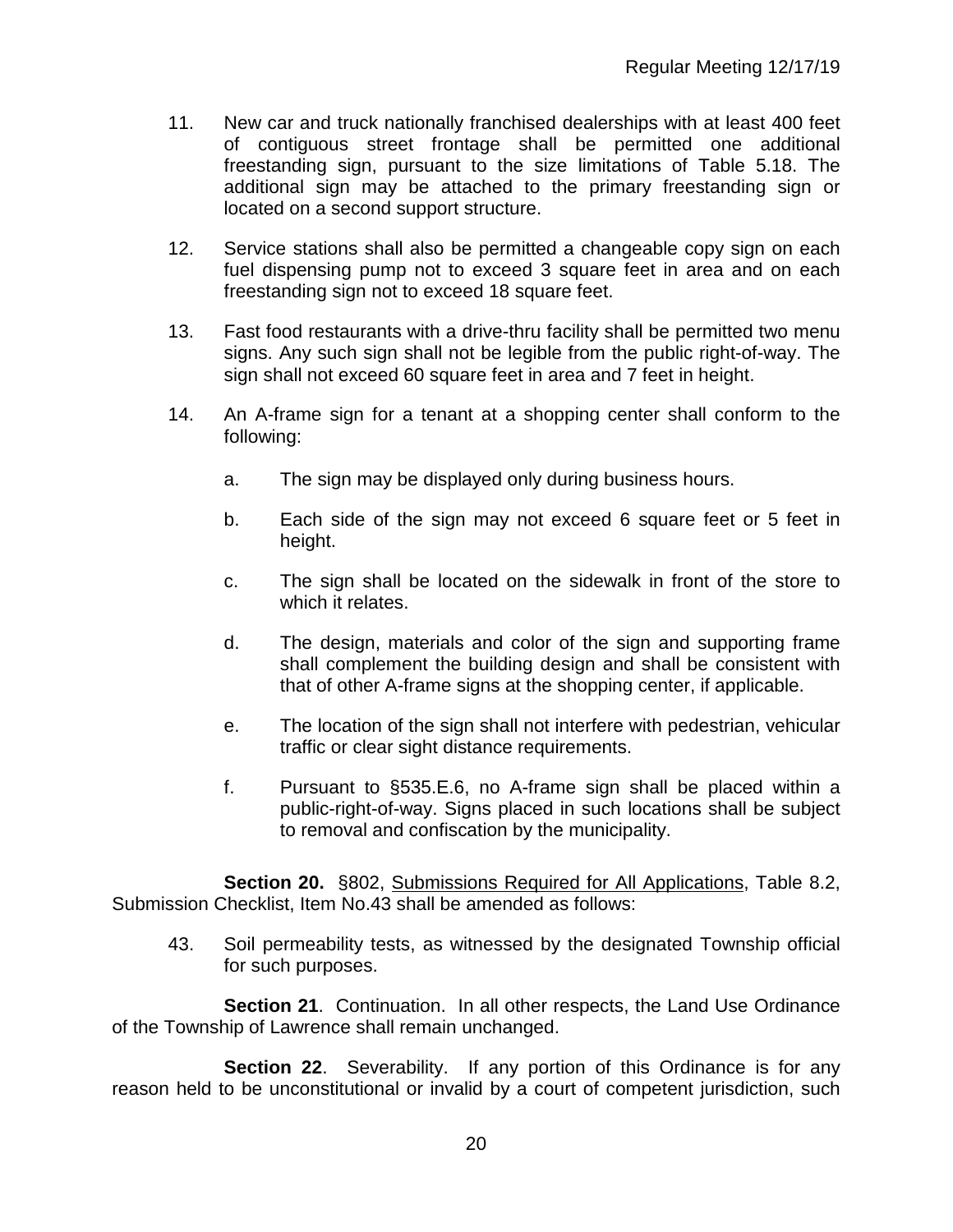decision shall not affect the validity of the Land Use Ordinance as a whole, or any other part thereof.

**Section 23**. Repealer. All ordinances or parts of ordinances which are inconsistent with the provisions of this Ordinance are hereby repealed to the extent of such inconsistency only.

**Section 24**. Enactment. This Ordinance shall take effect upon the filing thereof with the Mercer County Planning Board after final passage, adoption, and publication by the Township Clerk of the Township of Lawrence in the manner prescribed by law.

The Ordinance was introduced and approved on the following roll call vote:

| <b>COUNCIL</b>       | AYE | <b>NAY</b> | <b>PRESENT</b> | <b>ABSENT</b> | ABSTAIN | <b>MOVE</b> | <b>SECOND</b> |
|----------------------|-----|------------|----------------|---------------|---------|-------------|---------------|
| Mr. Kownacki         |     |            |                |               |         |             |               |
| Ms. Lewis            | ,,  |            |                |               |         | n           |               |
| <b>Mr. Powers</b>    |     |            |                |               |         |             | $\mathbf{v}$  |
| Mr. Ryan             |     |            |                |               |         |             |               |
| <b>Mayor Bobbitt</b> |     |            |                |               |         |             |               |

 $\sim\sim\sim$ 

Mayor Bobbitt read by title, an ordinance entitled, "ORDINANCE AMENDING THE LAND USE ORDINANCE OF THE TOWNSHIP OF LAWRENCE TO REVISE SECTIONS 201,431 AND 530 TO ADDRESS SOLAR AND WIND ENERGY SYSTEMS AND ELECTRIC VEHICLE CHARGING STATIONS"

Mr. Ian Dember, 1931 Lawrenceville Road, indicated at last night's Planning Board Meeting there was some questions and very detailed concerns about the Wind Section of the Ordinance and at the meeting they were told that the section was specially put in their to encourage the future use of wind power in the Township rather than discourage and strengthen regulations upon it in a negative way. And, he was hoping that there might be a way to put a commentary in the ordinance or something along those lines to keep that spirit with the amendment because as it reads it just seems like stronger regulations clamping down.

Mayor Bobbitt stated his sense from the Planning Board Meeting last night was that in no way does this amendment prohibit anyone from going taller depending on where they are and one of his personal concerns is if they allow taller wind towers especially in their more denser neighborhoods with it not being subject to a review that it could dramatically transform sections of the town but he does understand his concerns. He then thanked Mr. Dember for his comments.

Mr. Kownacki advised that the proposed amendment to the Ordinance was submitted to them from the Planning Board for review and it can be amended if the Council sees a problem.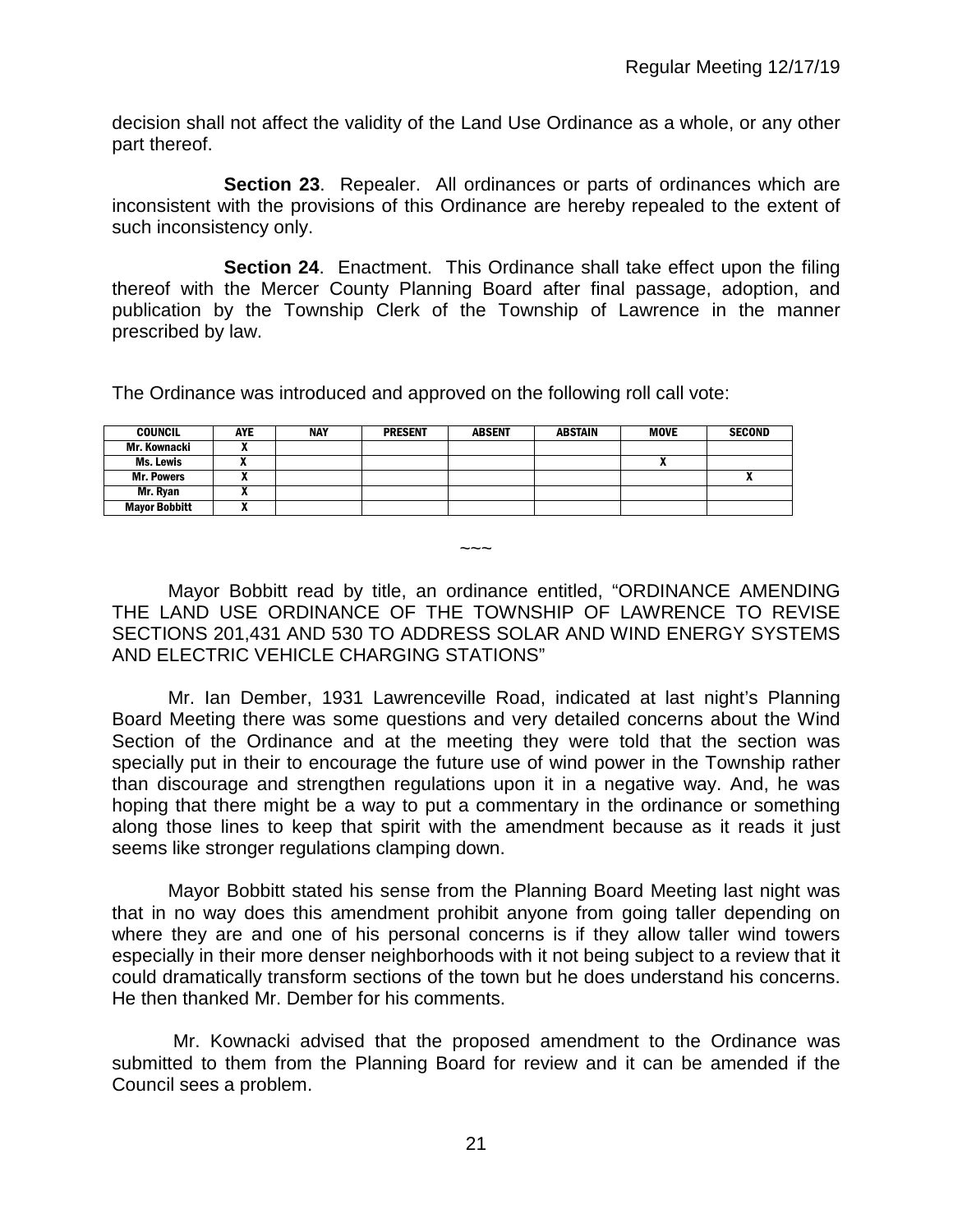Mr. Dember stated he completely satisfied a those views are completely consisted with everything her heard last night at the meeting he just wanted to keep it in the record that they are positive on Wind Energy, not trying to bring it down.

Mr. Eric Barash, 17 Allwood Drive, stated as a follow-up to the Planning Board Meeting last night he noticed that they were talking about the height of the turbines above the tree level and his only concern is depending on where the wind is people are going to want to put the turbines at all different heights and some neighbors of neighbors will have a concern with that because of how it looks. And based on the meeting last night people are going to want to put the wind turbines up just like they do with solar panels and dish on their roofs and neighbors will be making complaints about the aesthetics.

Mr. Marvin VanHise, 118 Federal City Road, stated with regards to the Wind Section what about the noise level. Mr. Roskos stated the Township has a Noise Nuisance Ordinance and proceeded to discuss a previous case in Atlantic County back in 1981where there was a dispute when a neighbor put up a Wind Generating Turbine and the noise from that small generator troubled the entire neighborhood and the issue got resolved under the underling decimal limit that was set in the township. An exchange of dialogue took place relative to legal procedures, acceptable noise levels, foreseeable complaints and problems as it related to wind turbines and the difficulty of applying a uniform standard across the board and enforcing noise related issues.

# **Ordinance No. 2351-19**

## **ORDINANCE AMENDING THE LAND USE ORDINANCE OF THE TOWNSHIP OF LAWRENCE TO REVISE SECTIONS 201, 431 AND 530 TO ADDRESS SOLAR AND WIND ENERGY SYSTEMS AND ELECTRIC VEHICLE CHARGING STATIONS**

**WHEREAS**, it is the purpose of this ordinance to create standards for the appropriate regulation of solar and wind energy systems, and electric vehicle charging stations, to support use of renewable energy and reduce reliance on fossil fuels; and

**WHEREAS**, the Township Council of the Township of Lawrence, a municipal corporation in the County of Mercer, State of New Jersey, finds that the public health, safety, morals, and general welfare of the community shall be promoted by the revision and amendment of the Land Use Ordinance of the Township pertaining to §201 entitled Definitions, §431, entitled Provisions Applying to All Districts, and §530, entitled Parking, Loading Areas and Driveways, and

 **WHEREAS**, the Planning Board of the Township of Lawrence has adopted a Master Plan that comprehensively provides for the appropriate use, regulation and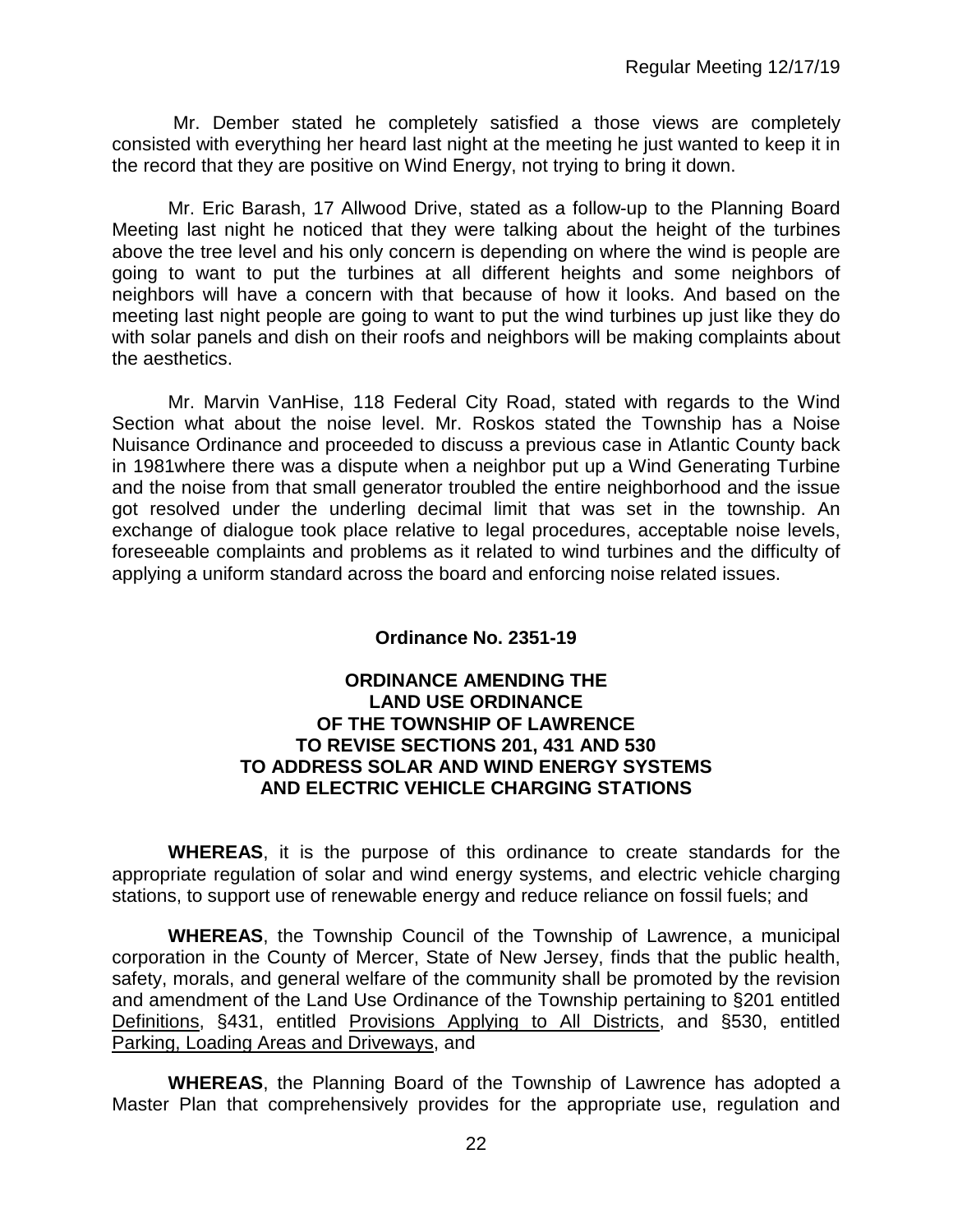development of lands in the Township in a manner which will promote the public health, safety, morals, and general welfare; and

**WHEREAS**, the Municipal Land Use Law at *N.J.S.A.* 40:55D-62a requires substantial consistency of the provisions regulating zoning and land use with the adopted Master Plan; however, a governing body may adopt a zoning ordinance or zoning map wholly or partly inconsistent with such land use plan element provided that the reasons for so doing are set forth in a resolution and recorded in its minutes; and

**WHEREAS**, the Planning Board of the Township of Lawrence has adopted an Environmental Sustainability Plan Element of the Master Plan that encourages the use of renewable energy sources and local production of renewable energy, and therefore favorably recommends to the Township Council that the regulations pertaining to §§201 and 431 be so amended; and

**WHEREAS**, this Ordinance does not involve a classification or boundary change requiring pubic notice to property owners under *N.J.S.A*. 40:55D-62.1.

**NOW, THEREFORE, BE IT ORDAINED**, by the Township Council of the Township of Lawrence that the Land Use Ordinance be hereby amended as follows:

**Section 1.** §201, Definitions, shall be revised to add the following definitions:

ELECTRIC VEHICLE PARKING SPACE – A public or private parking space that is served by battery charging station equipment that has as its primary purpose the transfer of electrical energy (by conductive or inductive means) to a battery or other energy storage device in an electric vehicle.

PHOTOVOLTAIC ROOF SHINGLE – A type of covering that serves the dual purpose of waterproofing a roof and producing electricity through conversion of solar radiation.

SOLAR ENERGY SYSTEM – A facility or structure(s) and all associated equipment, for producing electrical energy from photovoltaic technologies.

SOLAR PANEL – An elevated panel or plate, or a canopy or array consisting of such panels or plates that captures and converts solar radiation to produce power or hot water, and includes flat plate or boxed photovoltaic solar cells; but, shall not include solar reflective or concentrating technology (e.g., "solar furnace" or similar use).

WIND ENERGY SYSTEM – A wind generator and all associated equipment, including any base, blade, foundation, nacelle, rotor, tower, transformer, vane, wire, inverter, batteries or other component necessary to fully utilize the wind generator.

WIND GENERATOR – Equipment that converts energy from the wind into electricity. This term includes the rotor, blades and associated mechanical and electrical conversion components necessary to generate, store and/or transfer electrical energy.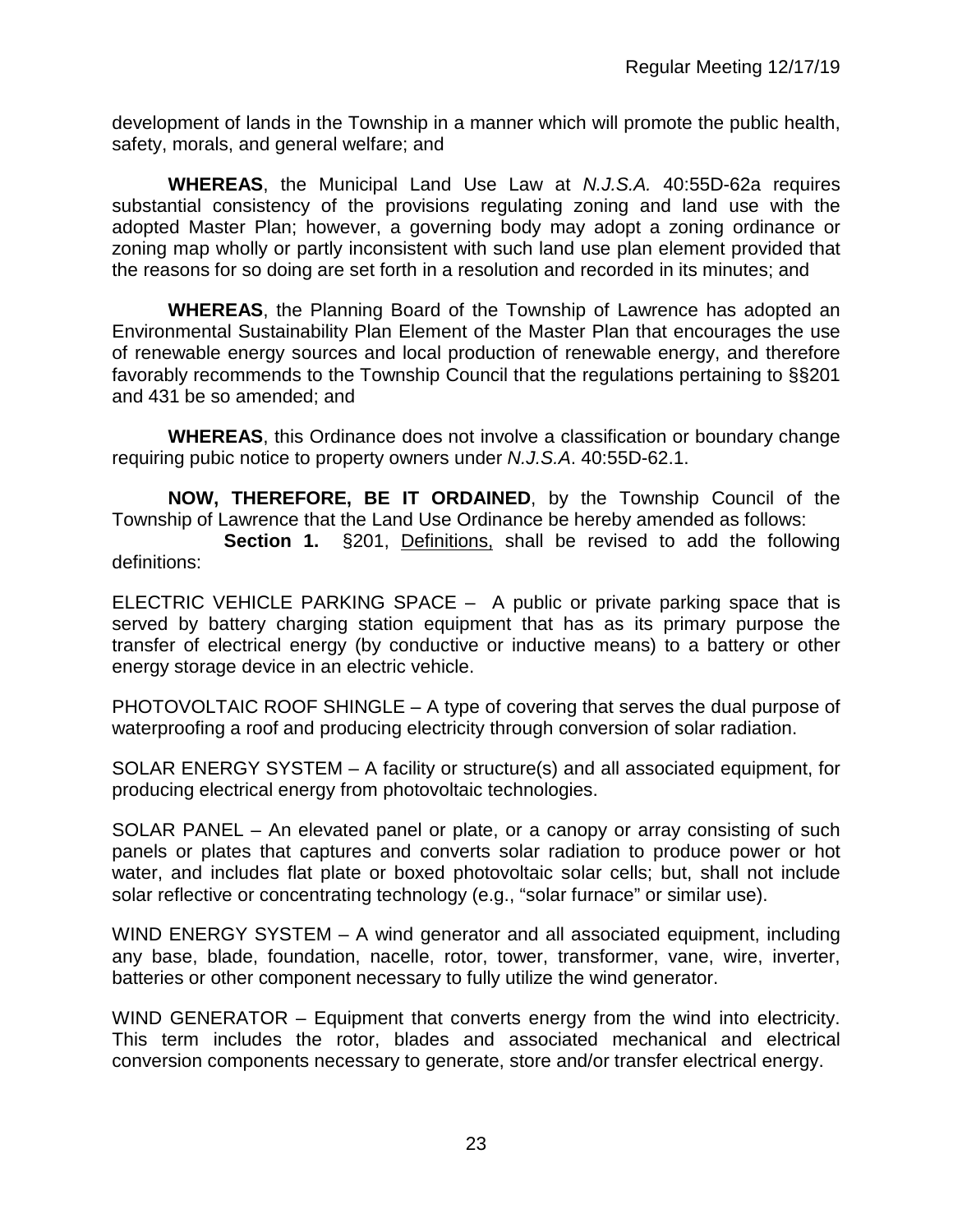WIND TURBINE – A monopole, freestanding, or guyed structure that supports a wind generator turned by means of wind energy against blades or vanes.

**Section 2.** §431, Provisions Applying to all Districts, shall be revised to add paragraph N, Wind and Solar Energy Systems, as follows:

- N. Wind and Solar Energy Systems.
	- 1. Wind Energy Systems.
		- a. Purpose. The municipality, recognizing the increasing desire by its residents and business owners within the Township for the production of electricity other than by means of centrally distributed public utilities, and further recognizing the objectives of the New Jersey Energy Master Plan in broadening the number of providers and methods for producing energy, promulgate this section of the Ordinance to encourage and create reasonable standards for wind energy use for small wind energy systems providing electricity primarily for use in their domicile, farm or place of business in accordance with the net metering rules of the NJ Board of Public Utilities.
		- b. Accessory use. Wind energy systems with a manufacturer's rated capacity of 20 kilowatts peak efficiency or less shall be permitted accessory uses and structures to any principal use or building in the municipality, provided they are installed and operated in accordance with the provisions of this section and applicable state and federal laws and rules. Wind energy systems greater than 20 kilowatts and less than or equal to 100 kilowatts peak efficiency shall be a permitted accessory use for agricultural, public and private schools, municipal governmental use and industrial uses.
		- c. Standards for roof-mounted systems.
			- (1) No wind energy system shall be placed upon that portion of a roof that slopes downwards toward the front of the building facing a public street.
			- (2) No portion of a wind energy system attached to a roof shall rise above the existing roof greater than 14 feet, measured from the ridgeline of the roof to the center of the hub to which the blades or vanes are attached or to the nacelle, whichever is less distance.
			- (3) In a historic district or a historic site not in a district, no portion of a roof-mounted wind energy system shall be visible from a public right-of-way.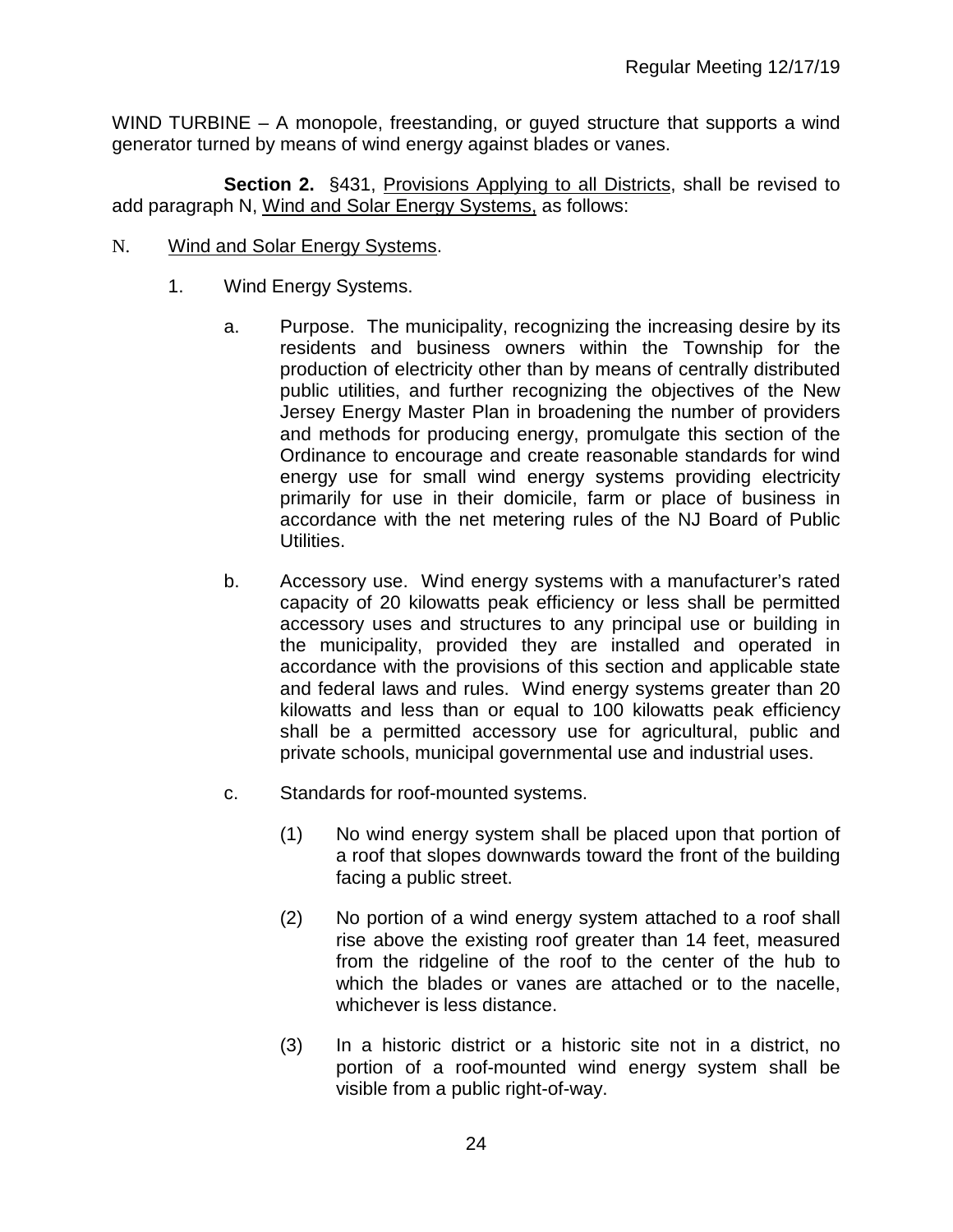- d. Standards for ground-mounted systems.
	- (1) Ground-mounted systems shall not be located in a front yard.
	- (2) Ground-mounted systems shall meet the side and rear yard restrictions for principal structures in the zone that the energy production facility is located and in no case shall be located closer to a property line than 1.1 times the turbine height.
	- (3) No ground-mounted wind energy system with a manufacturer's rated capacity of 20 kilowatts peak efficiency or less shall be mounted on a tower, mast or pole taller than 40 feet. Wind energy systems greater than 20 kilowatts and less than or equal to 100 kilowatts shall not be placed on a tower, mast, or pole that exceeds 80 feet in height.
	- (4) The minimum height from finished grade at the base of the support structure to the lowest arc of a wind turbine blade or vane shall be 30 feet.
- 2. Solar Heating and Electricity Generation.
	- a. Purpose. The municipality, recognizing the increasing desire by its residents and business owners with the Township for the production of electricity, heating, and hot water other than by means of centrally distributed public utilities, and further recognizing the objectives of the New Jersey Energy Master Plan in broadening the number of providers and methods for producing energy, promulgate this section of the Ordinance to encourage and create reasonable standards for solar energy use for to provide electricity, heating and hot water primarily for use in their domicile, farm or place of business, in accordance with the net metering rules of the NJ Board of Public Utilities.
	- b. Accessory use. Solar heating and net metering electricity generation shall be permitted accessory uses and structures to any principal building in the municipality provided they are installed and operated in accordance with the provisions in this section and applicable state and federal law.
	- c. Roof-mounted solar energy systems shall be required unless the owner is able to demonstrate to the satisfaction of the Zoning Officer that such mounting is impractical, infeasible or lacks the means to meet 80% of the average yearly demands for electricity or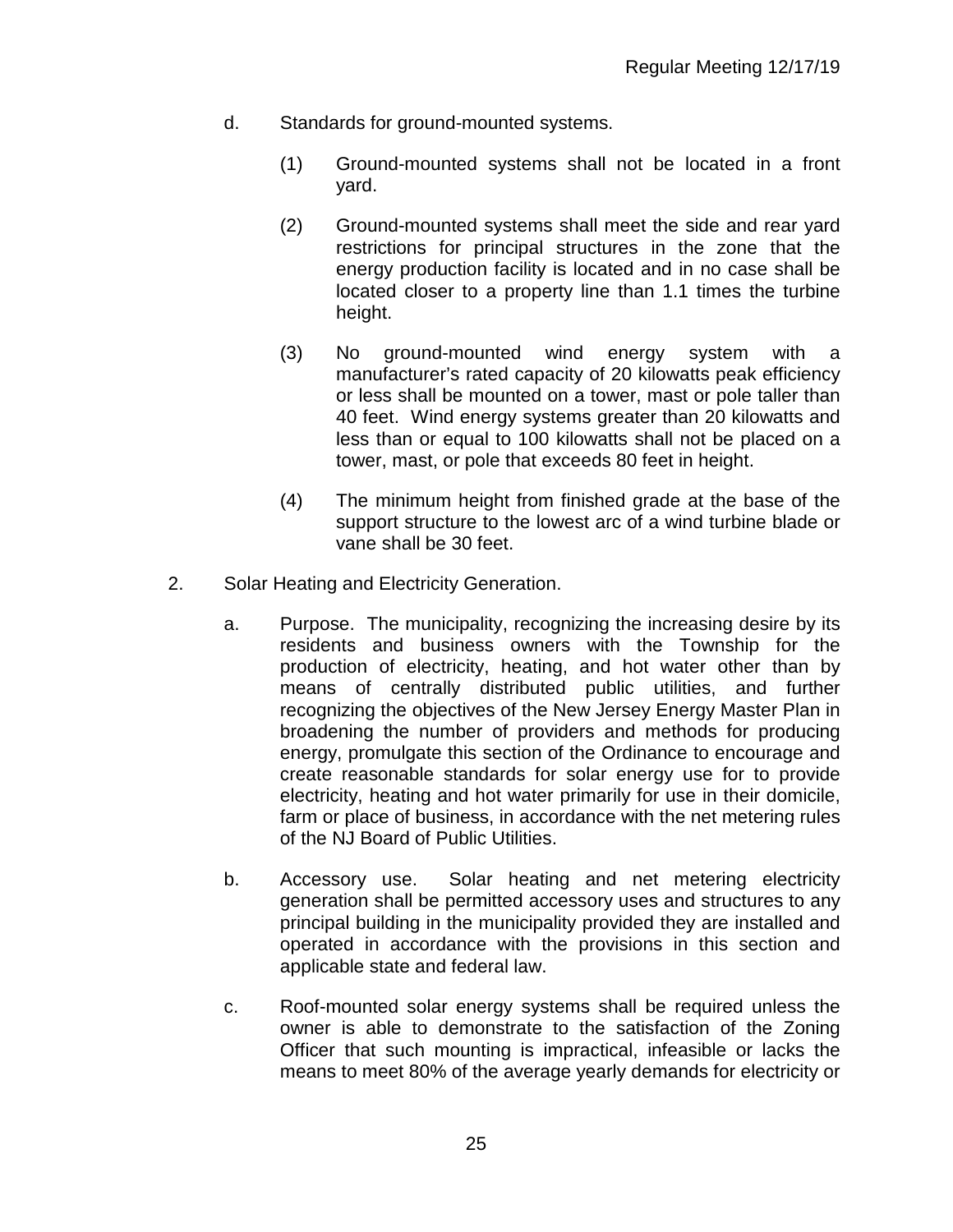hot water for the facility to which it is associated. Standards for roof-mounted systems are as follows:

- (1) For sloped roofs, no panel or other appurtenance of the solar energy system shall be affixed to a height greater than 18 inches from the roof surface.
- (2) For flat roofs (which shall include roofs with a slope of up to  $\frac{1}{2}$  inch rise in 12 inches of run), no portion of the solar energy system shall rise above the height of the roof parapet.
- (3) In a historic district or a historic site not in a district, no portion of a solar panel or its appurtenances shall be visible from a public right-of-way unless the system is composed of photovoltaic roof shingles on a sloped roof.
- (4) No portion of a panel shall extend beyond the outside edge of the roof.
- (5) Roof mounted systems shall be mounted parallel to the roof angle when visible from a public right-of-way.
- (6) Roof mounted systems shall not exceed the maximum building height in the zoning district.
- d. Standards for ground-mounted systems including solar parking canopies.
	- (1) Demonstration that a roof-mounted system is impractical, infeasible or lacks the means to meet 80% of the average yearly demands for electricity or hot water for the facility to which it is associated..
	- (2) Ground-mounted systems shall not be located in a front yard.
	- (3) Ground-mounted systems shall meet the side and rear yard setback standards for accessory structures in the zone that the energy production facility is located.
	- (4) Ground-mounted facilities greater than 1,000 square feet of panel area shall meet the following additional requirements:
		- [a] One or more of the following shall be provided beneath the structures: meadow grass, lawn grass, cultivated agriculture land or parking spaces.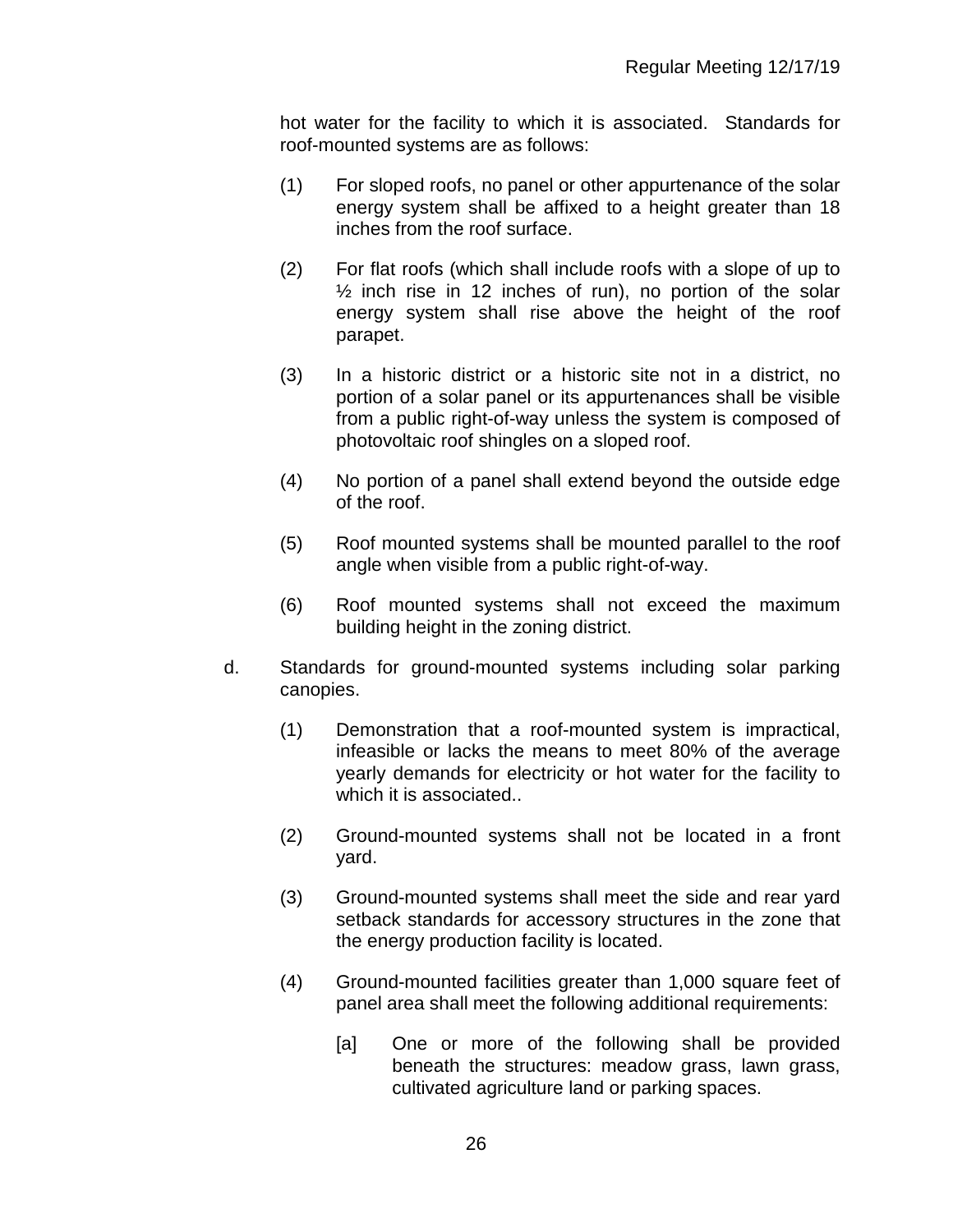- [b] Mounting of the solar structures shall minimize impervious surfaces.
- [c] Ground-mounted systems shall have a solid screen of evergreen plantings and/or a fence along property lines abutting a residential use or a right-of-way (in the event of a reverse frontage lot).
- [d] The minimum height of the screening shall be 6 feet when planted or installed, unless otherwise prohibited by this Ordinance.
- [e] Existing vegetation shall be retained to the extent practical.
- e. Solar facilities shall not be included in the calculation of maximum lot coverage or impervious cover, unless the area under the system consists of an impervious material.
- f. All electrical control equipment shall be labeled and secured to prevent unauthorized access and to warn emergency personnel of the presence of a facility that generates electricity independently of the provision of public electrical power.
- 3. Zoning Permit. Whenever site plan or subdivision approval is not required, a zoning permit shall be obtained for a wind or solar energy system as precedent to the issuance of any permit required pursuant to the New Jersey Uniform Construction Code.
- 4. Abandonment and Removal.
	- a. Any wind or solar energy system shall be considered abandoned if the system or facility is out of service or otherwise unused for a continuous 18-month period.
	- b. The Zoning Officer may issue a Notice of Abandonment to the owner of a wind or solar energy system that is deemed to have been abandoned. The notice shall be sent by certified mail, return receipt requested, to the last known address of the owner.
	- c. The owner shall have the right to respond to the Notice of Abandonment within 45 days from the mailing of the notice and provide such evidence as deemed appropriate to counter the abandonment claim.
	- d. If the owner provides information demonstrating to the Zoning Officer that the wind or solar energy system facility has not been abandoned, no further action shall be taken.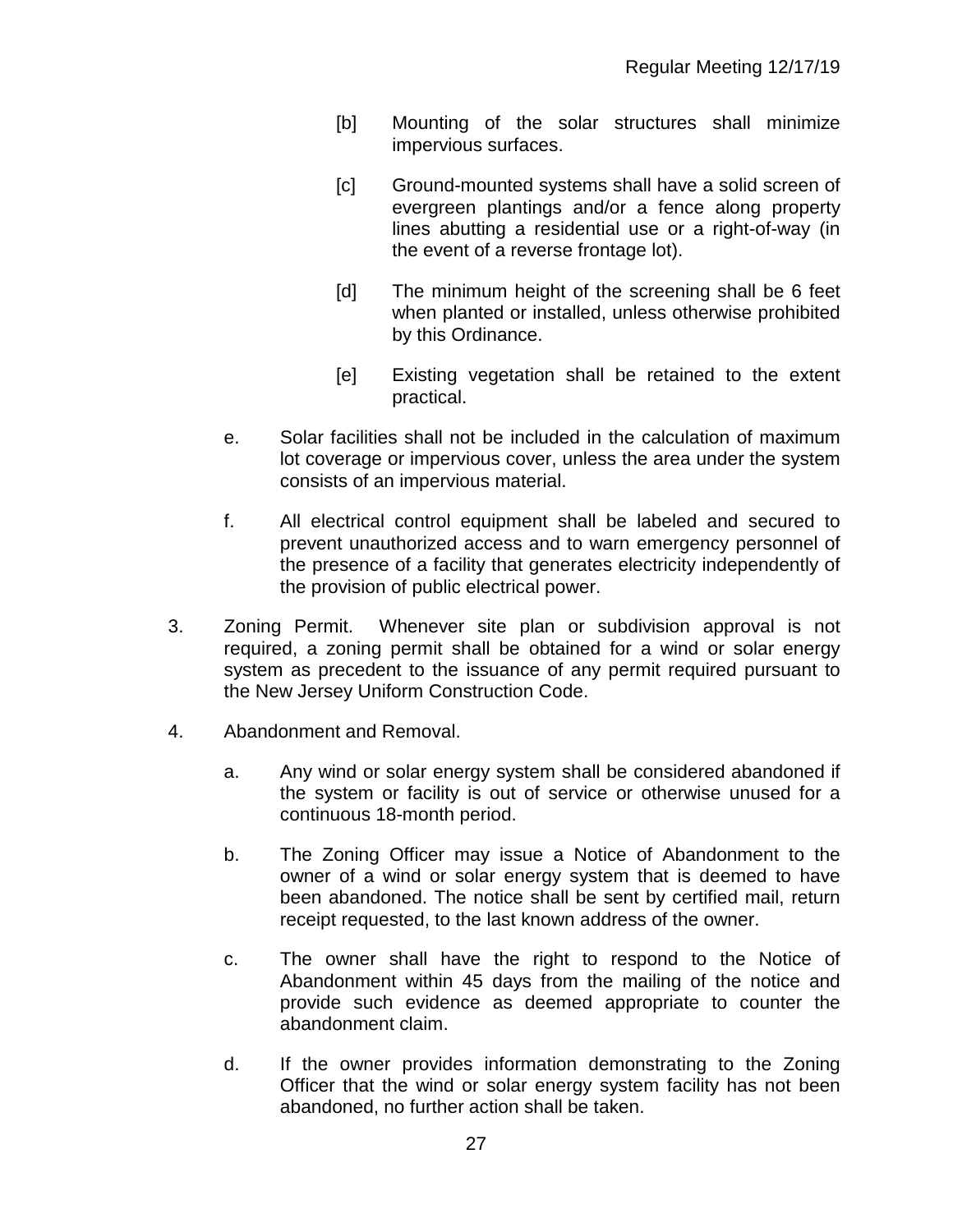e. If the Zoning Officer determines that the wind energy system has been abandoned, the owner shall remove any and all blades, vanes, turbines, towers, masts, poles, guying, cabling and foundations to a depth of three feet below grade and all other structures and equipment related to the wind energy system and the owner shall remove any and all photovoltaic panels, photovoltaic shingles, inverters, interconnection hardware, racking and mounting structures at the owner's sole expense within 3 months after the owner receives the Notice of Abandonment.

**Section 3.** §530.C, Off-Street Parking: Number of Spaces, shall be modified to add a new sub-paragraph 5, Electric Vehicle Parking, as follows:

5. Electric Vehicle Parking. The number of required electric vehicle (EV) parking spaces for industrial, commercial, institutional (excepting religious uses), multi-family and townhouse residential uses shall be as follows:

| Required minimum number | Required number                   |
|-------------------------|-----------------------------------|
| of parking spaces       | of EV parking spaces              |
| $0 - 49$                |                                   |
| 50 to 99                |                                   |
| $100+$                  | 2, plus 1 for each additional 100 |
|                         | stalls                            |

**Section 4**. Continuation. In all other respects, the Land Use Ordinance of the Township of Lawrence shall remain unchanged.

**Section 5.** Severability. If any portion of this Ordinance is for any reason held to be unconstitutional or invalid by a court of competent jurisdiction, such decision shall not affect the validity of the Land Use Ordinance as a whole, or any other part thereof.

**Section 6.** Repealer. All ordinances or parts of ordinances which are inconsistent with the provisions of this Ordinance are hereby repealed to the extent of such inconsistency only.

**Section 7.** Enactment. This Ordinance shall take effect upon the filing thereof with the Mercer County Planning Board after final passage, adoption, and publication by the Township Clerk of the Township of Lawrence in the manner prescribed by law.

The Ordinance was introduced and approved on the following roll call vote:

| <b>COUNCIL</b>       | <b>AYE</b> | NAY | <b>PRESENT</b> | <b>ABSENT</b> | <b>ABSTAIN</b> | <b>MOVE</b> | <b>SECOND</b> |
|----------------------|------------|-----|----------------|---------------|----------------|-------------|---------------|
| Mr. Kownacki         |            |     |                |               |                |             |               |
| Ms. Lewis            |            |     |                |               |                |             |               |
| <b>Mr. Powers</b>    |            |     |                |               |                |             |               |
| Mr. Rvan             |            |     |                |               |                |             |               |
| <b>Mayor Bobbitt</b> |            |     |                |               |                |             |               |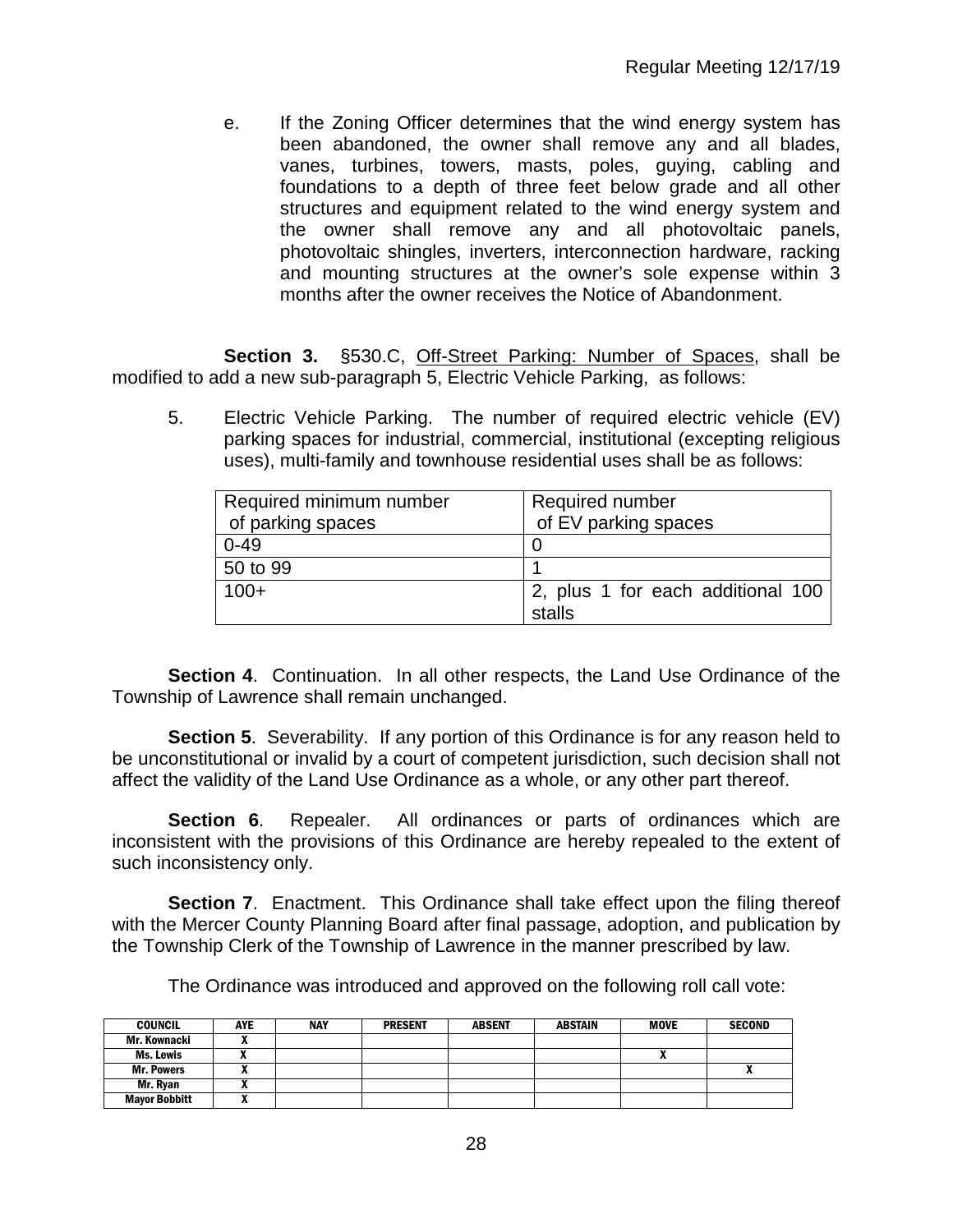$\sim\sim\sim$ 

Mayor Bobbitt read by title, an ordinance entitled, "ORDINANCE ESTABLISHING PERMIT PARKING DURING CERTAIN HOURS AND DAYS ON CERTAIN MUNICIPAL STREETS" – Lawn Park Avenue

# Ordinance No. 2352-19

### AN ORDINANCE ESTABLISHING PERMIT PARKING DURING CERTAIN HOURS AND DAYS ON CERTAIN MUNICIPAL STREETS

WHEREAS, the Township of Lawrence prohibits or restricts parking on certain streets within the Township; and

WHEREAS, the Township has determined that certain institutional uses create a hardship with regard to on-street parking for residents in neighborhoods proximate to those uses; and

WHEREAS, the Township desires to minimize the parking impact by providing permit parking;

NOW, THEREFORE, BE IT ORDAINED by the Township Council of the Township of Lawrence, County of Mercer, State of new Jersey as follows:

Section 1. The Township will issue special parking permits to residents of designated streets, which allow for parking of vehicles on those streets.

Section 2. Permit Parking: During the hours of 7:30 a.m. to 4:30 p.m., Monday through Friday, no person shall stop, stand or park a vehicle on the below-listed street unless the vehicle has a valid permit:

Name of Street Location

| <b>INATILE OF OTIGOL</b> | Luuuun                                                                                                                                                                                         |
|--------------------------|------------------------------------------------------------------------------------------------------------------------------------------------------------------------------------------------|
| Lawn Park Ave            | northerly side, beginning at a distance of 745<br>feet from the prolongation of the northerly curb<br>line of Lawn Park Avenue and Lawrence Road<br>and continuing for a distance of 138 feet. |
|                          |                                                                                                                                                                                                |

Section 3. Any resident who qualified for such special parking permit must demonstrate to the satisfaction of the Township that:

- a. They are legal residents of property abutting the street or roadway
- b. A legal resident is defined as a person that uses the residence as a primary domicile.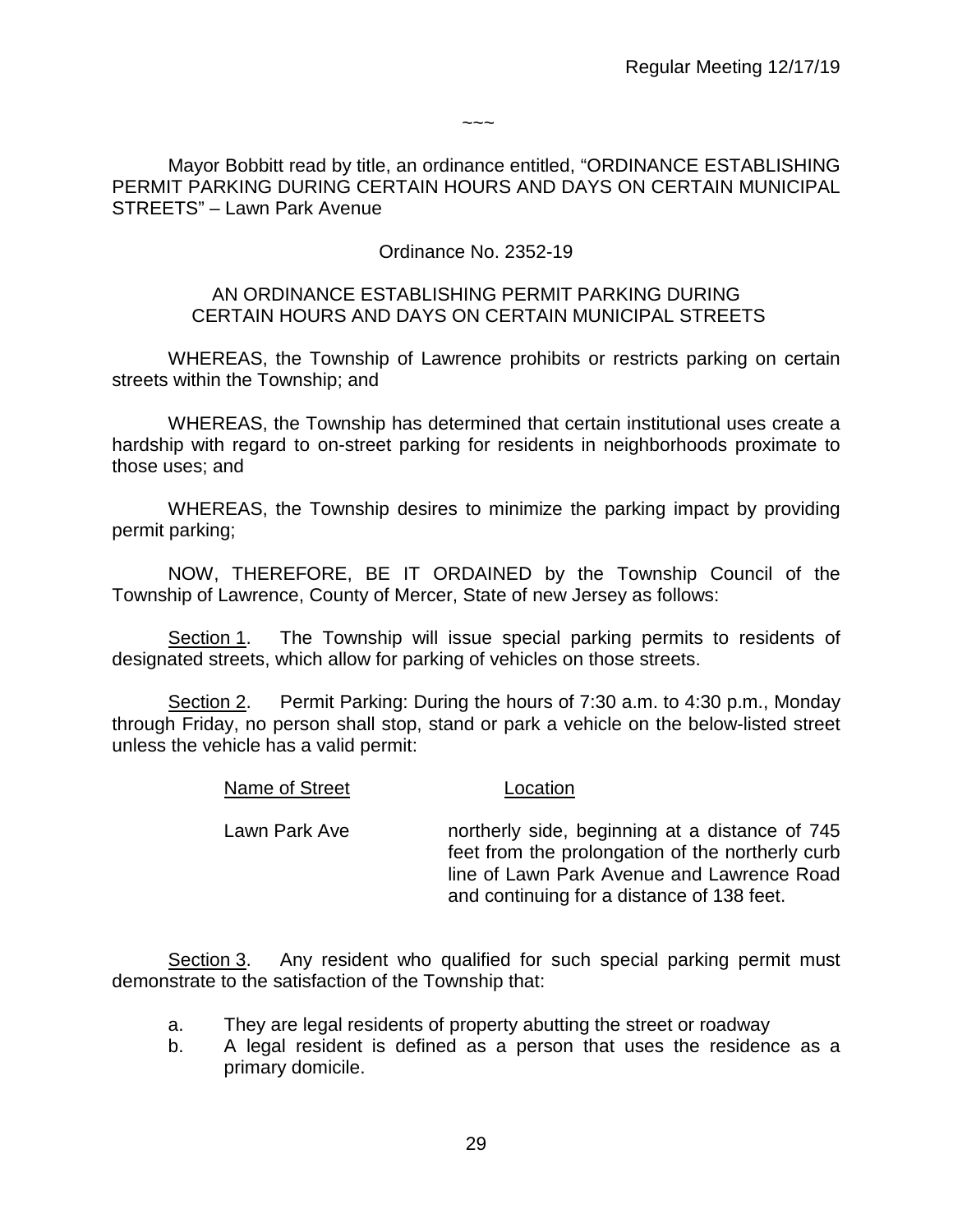c. A person that owns a residence and does not reside there is not eligible for a special parking permit for their vehicle. However, the tenants that reside in the residence are eligible for special parking permits for their vehicles.

Section 4. A permanent permit will be issued for a specific motor vehicle and such permit is not transferable. Provided that:

- a. The motor vehicle is registered to a legal resident of property abutting the street or roadway.
- b. If the motor vehicle is leased or is owned by the legal resident's employer then the legal resident must provide proof that the motor vehicle is principally garaged at a property abutting the street or roadway. A letter from an employer will serve as valid proof.

Section 5. Temporary Parking Permits are available to Special Parking Permit holders for their distribution to guests who are visiting their residence or individuals that are performing services at their residence. Temporary Parking Permits are identified by the identification number on the resident's Special Parking Permit and are valid only on the street where the legal resident resides.

Section 6. The Township is hereby empowered to create such rules and regulations as are necessary to carry out the purpose of this Ordinance.

Section 7. The owner or operator of a motor vehicle who violates this Ordinance shall upon conviction, be subject to a fine not to exceed one hundred (\$100.00) dollars.

Section 8. Repealer.

All ordinances or part of same inconsistent with any of the provisions of this ordinance are hereby repealed to the extent of such inconsistency.

Section 9. Severability.

If any section, paragraph, sentence, clause of phrase of this ordinance shall be declared invalid for any reason the remaining portions of this ordinance shall not be affected thereby and shall remain in full force and effect.

Section 10. Effective Date.

This ordinance shall take effective twenty (20) days after the adoption thereof.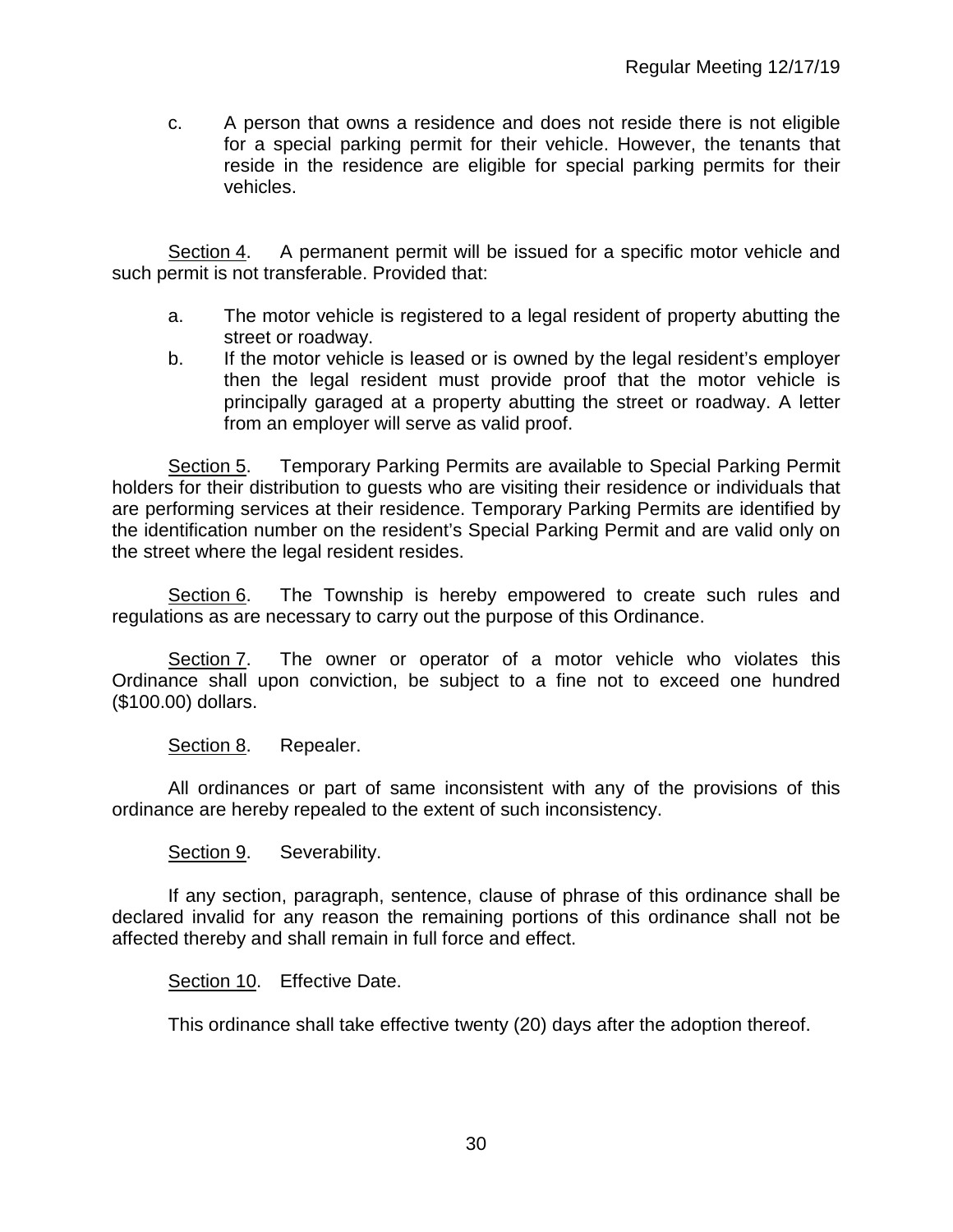The Ordinance was introduced and approved on the following roll call vote:

| <b>COUNCIL</b>       | AYE | <b>NAY</b> | <b>PRESENT</b> | <b>ABSENT</b> | ABSTAIN | <b>MOVE</b> | <b>SECOND</b> |
|----------------------|-----|------------|----------------|---------------|---------|-------------|---------------|
| Mr. Kownacki         |     |            |                |               |         |             |               |
| Ms. Lewis            |     |            |                |               |         | ,,          |               |
| <b>Mr. Powers</b>    |     |            |                |               |         |             |               |
| Mr. Ryan             |     |            |                |               |         |             |               |
| <b>Mayor Bobbitt</b> | "   |            |                |               |         |             |               |

Mayor Bobbitt read by title, an ordinance entitled, "AN ORDINANCE TO SUPPLEMENT CHAPTER 435 OF THE LAWRENCE TOWNSHIP ADMINISTRATIVE CODE ENTITLED "MOTOR VEHICLE AND TRAFFIC"

### Ordinance No. 2353-19

 $\sim\sim\sim$ 

# AN ORDINANCE TO AMEND AND SUPPLEMENT CHAPTER 435 OF THE LAWRENCE TOWNSHIP ADMINISTRATIVE CODE ENTITLED 'MOTOR VEHICLES AND TRAFFIC'

BE IT ORDAINED by the Township Council of the Township of Lawrence, County of Mercer, State of New Jersey, that Chapter 435 of the Lawrence Township Administrative Code, entitled 'Motor vehicles and traffic', be and is hereby amended as follows:

- Article II. Stopping, Standing and Parking
- Division 1. Generally
- Sec. 13-12 Stopping or standing prohibited At all times.

No person shall stop or stand any vehicle at any time upon the following street or parts thereof:

Lawn Park Avenue, south side, from the prolongation of the southerly curb line of Lawn Park Avenue and Lawrence Road, for a distance of 579 feet and beginning at a distance of 880 feet from the prolongation of the southerly curb line of Lawn Park Avenue and Lawrence Road to Zoar Street.

#### Section 13-20. Parking Prohibited

No person shall park a vehicle on any of the following streets:

Lawn Park Avenue, south side, beginning at a distance of 579 feet from the prolongation of the southerly curb line of Lawn Park Avenue and Lawrence Road and continuing for a distance of 300 feet.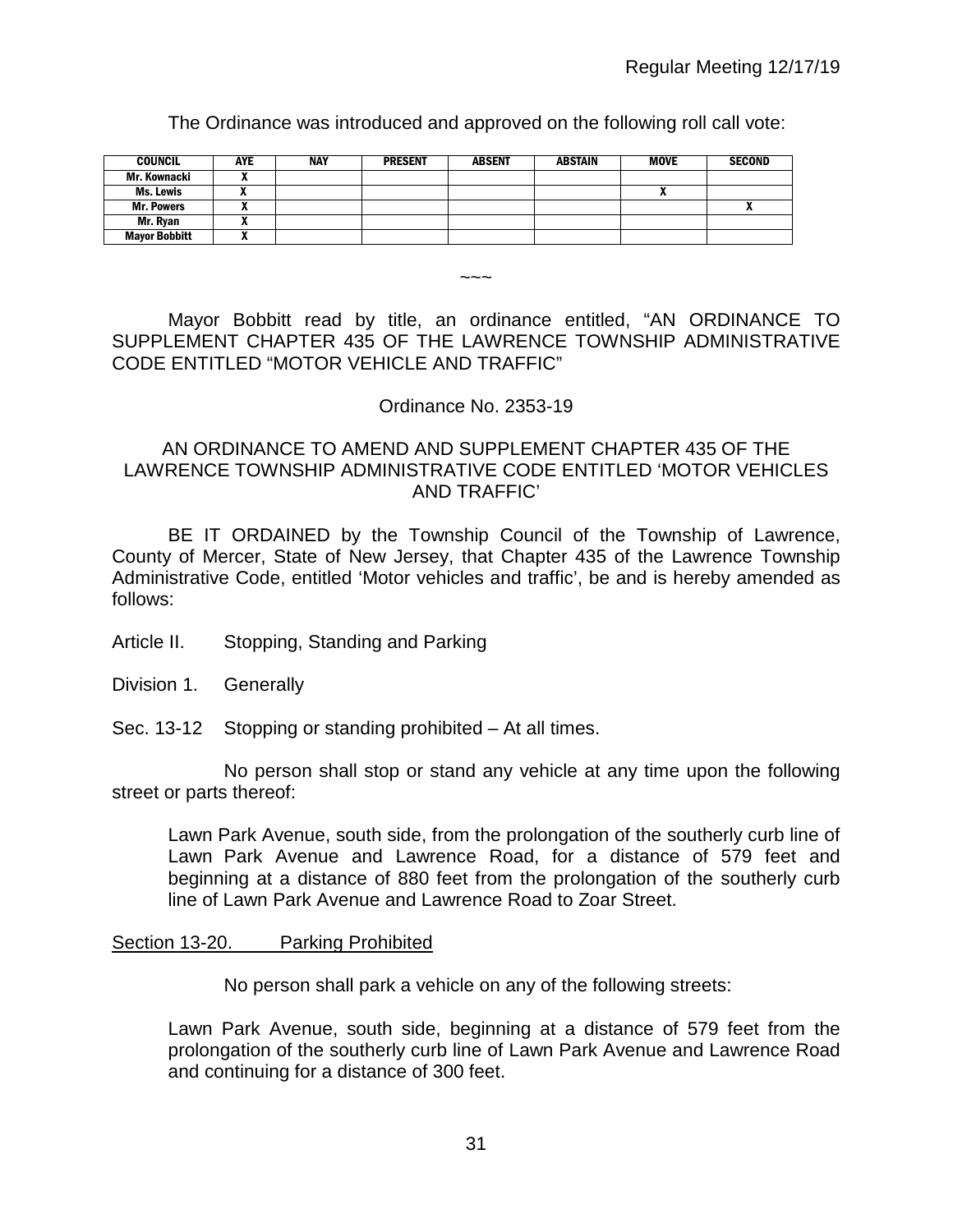Sec. 13-16A Between 7:30 a.m. and 4:30 p.m. on schools days.

No person shall park a vehicle on any of the following streets between 7:30 a.m. and 4:30 p.m. on school days:

Lawn Park Avenue, northerly side, beginning at a distance of 594 feet from the prolongation of the northerly curb line of Lawn Park Avenue and Lawrence Road and continuing for a distance of 60 feet.

### Sec. 13-21 Parking Time Limited on Certain Streets on School Days

No person shall park a vehicle on any of the following streets on school days, between the hours of 7:30 a.m. and 4:30 p.m. for longer than 15 minutes:

Princeton Pike, southbound from a point opposite the prolongation of the southern curb line of Whitemarsh Drive south to a point opposite the prolongation of the northern curb line of Hoover Avenue.

Lawn Park Avenue, north side, beginning at a distance of 545 feet from the prolongation of the northerly curb line of Lawn Park Avenue and Lawrence Road andcontinuing for a distance of 200 feet, excluding the 'parking prohibited area' specified in Sec. 13.16A.

BE IT FURTHER ORDAINED that the Township of Lawrence will mail a certified copy of this ordinance to the New Jersey Department of Transportation once adopted.

#### Repealer:

All ordinances or parts of same inconsistent with any provision of this ordinance are hereby repealed to the extent of such inconsistency.

#### Severability:

If any section, paragraph, sentence, clause or phrase of this ordinance shall be declared invalid for any reason, the remaining portions of said ordinance shall not be affected thereby and shall remain in full force and effect.

#### Effective Date:

This ordinance shall take effect twenty days (20) days after adoption thereof.

Brackets are deletions [ ] Underlines are additions \_\_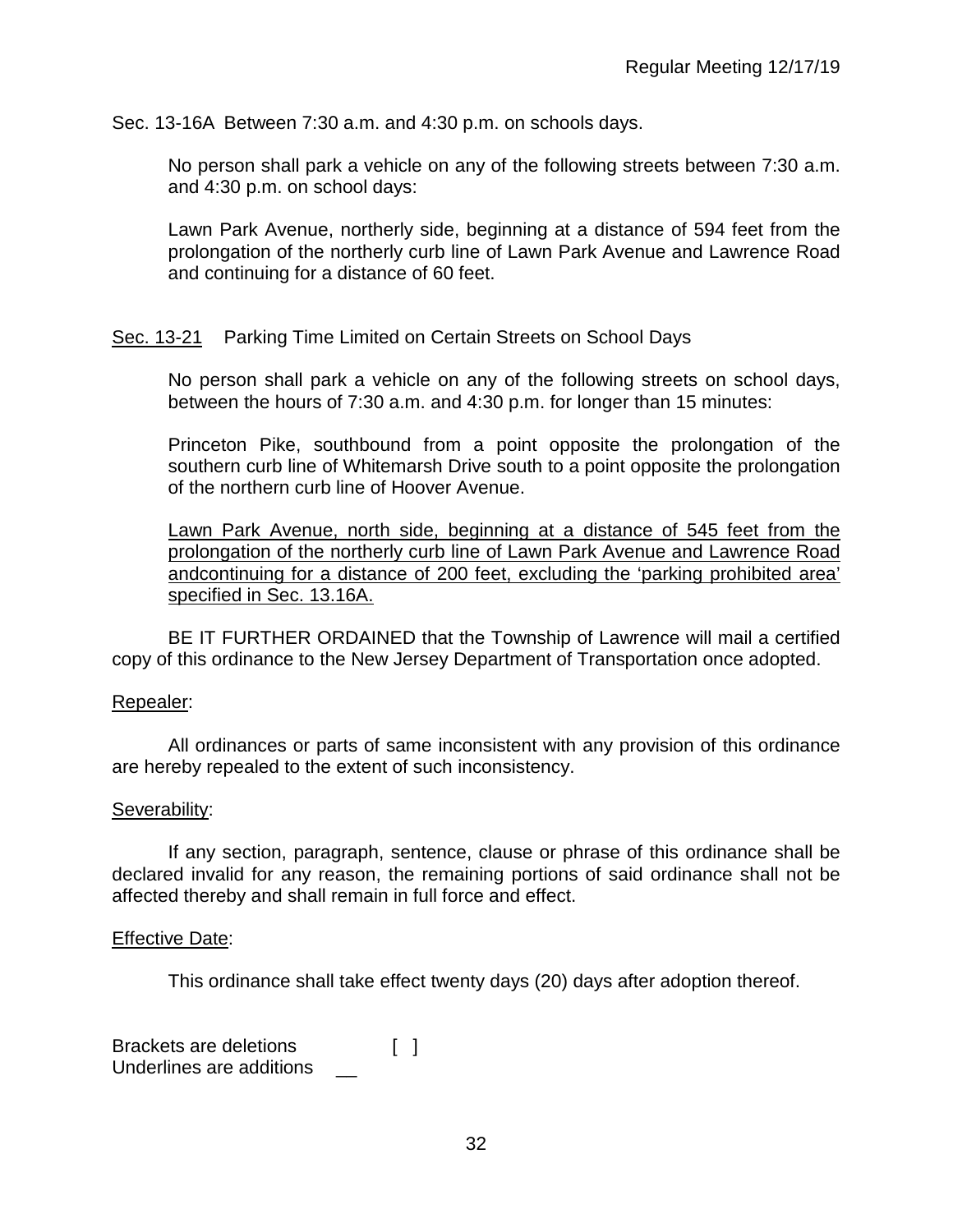The Ordinance was introduced and approved on the following roll call vote:

| <b>COUNCIL</b>       | <b>AYE</b> | <b>NAY</b> | <b>PRESENT</b> | <b>ABSENT</b> | <b>ABSTAIN</b> | <b>MOVE</b> | <b>SECOND</b> |
|----------------------|------------|------------|----------------|---------------|----------------|-------------|---------------|
| Mr. Kownacki         | . .        |            |                |               |                |             |               |
| Ms. Lewis            |            |            |                |               |                |             |               |
| <b>Mr. Powers</b>    |            |            |                |               |                |             |               |
| Mr. Ryan             |            |            |                |               |                |             |               |
| <b>Mayor Bobbitt</b> |            |            |                |               |                |             |               |

 $\sim\sim\sim$ 

Mayor Bobbitt read by title, an ordinance entitled, "AN ORDINANCE FOR EMERGENCY CONSERVATION OF WATER"

### Ordinance No. 2354-19

## AN ORDINANCE FOR EMERGENCY CONSERVATION OF WATER

WHEREAS**,** the City of Trenton owns and operates the Trenton Water Works public water system; and

WHEREAS**,** the water service area includes areas of Ewing, Lawrence and Hamilton Townships; and

WHEREAS**,** Trenton Water Works is regulated by the New Jersey Department of Environmental Protection and permitted by the Delaware River Basin Commission; and

WHEREAS**,** New Jersey Department of Environmental Protection and Delaware River Basin Commission have drought regulations under N.J.A.C. 7:19 Water Supply Allocation Permit rules which mandate drought response actions including development of a Water Conservation and Drought Management Plan and an ordinance to restrict water use during droughts or other related emergencies; and

WHEREAS, the City of Trenton adopted an ordinance for Emergency Conservation of Water and has requested the other municipalities in the service area also adopt water conservation ordinances; and

WHEREAS, Lawrence Township voluntarily restricted water usage during previous emergencies but is amenable in future emergency situations to implement certain restrictions in a declared emergency by any public water supply authority that serves Lawrence Township residents and businesses;

NOW, THEREFORE, BE IT ORDAINED, by the Township Council of the Township of Lawrence as follows:

## **Section I. – Title.**

This chapter shall be known and cited as the Lawrence Township Water Conservation Ordinance.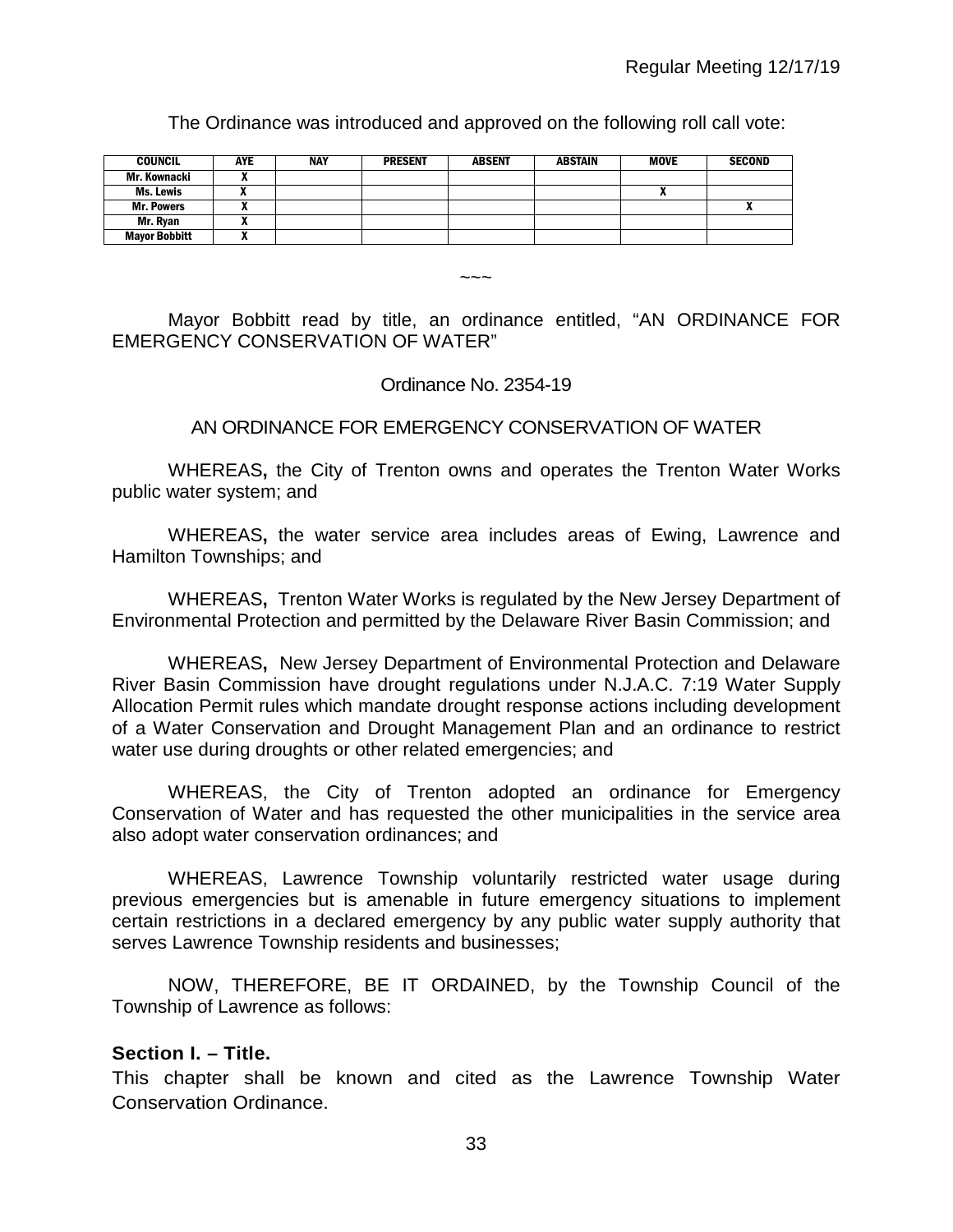# **Section 2. – Purpose.**

The purpose of this chapter is to reduce the consumption of water in Lawrence Township during a declared water emergency and to assure that water resources will remain available for the public benefit with particular regard for public health, fire protection and domestic use.

# **Section 3. – Provisions Operative.**

The provisions of this chapter shall become operative when a water emergency is declared by the Governor of the State of New Jersey or the Mayor of Lawrence Township, and shall remain operative during the pendency of the water emergency until the declared water emergency is rescinded.

# **Section 4. – Prohibited Water Uses.**

Water supplied to users shall not be used for any purpose declared to be nonessential, and the following uses are strictly prohibited while the ordinance is in effect:

- a. Watering of lawns, shrubs, landscaped areas, trees, garden or vegetation of any type.
- b. Water or washing of sidewalks, driveways, streets, parking areas, tennis courts or other exterior paved areas. The Department of Public Works shall utilize water from a nonportable source for street cleaning.
- c. Noncommercial washing of privately-owned motor vehicles, trailers or boats.
- d. Use of water for public or private pools.
- e. Serving water in restaurants, clubs or public eating places, unless specifically requested by the customer.
- f. Use of water by any person for the purpose of dust control or compaction.
- g. Use of water utilized in any garbage grinder.

# **Section 5. – Variances.**

Application for a variance from the provisions of this chapter shall be made, in writing, to the Municipal Engineer. The Engineer will coordinate with the applicable water authority and may, in his/her discretion, grant a variance to permit a use of water, otherwise prohibited by this chapter, only if the Engineer determines that the variance is reasonably necessary to protect the public health and safety.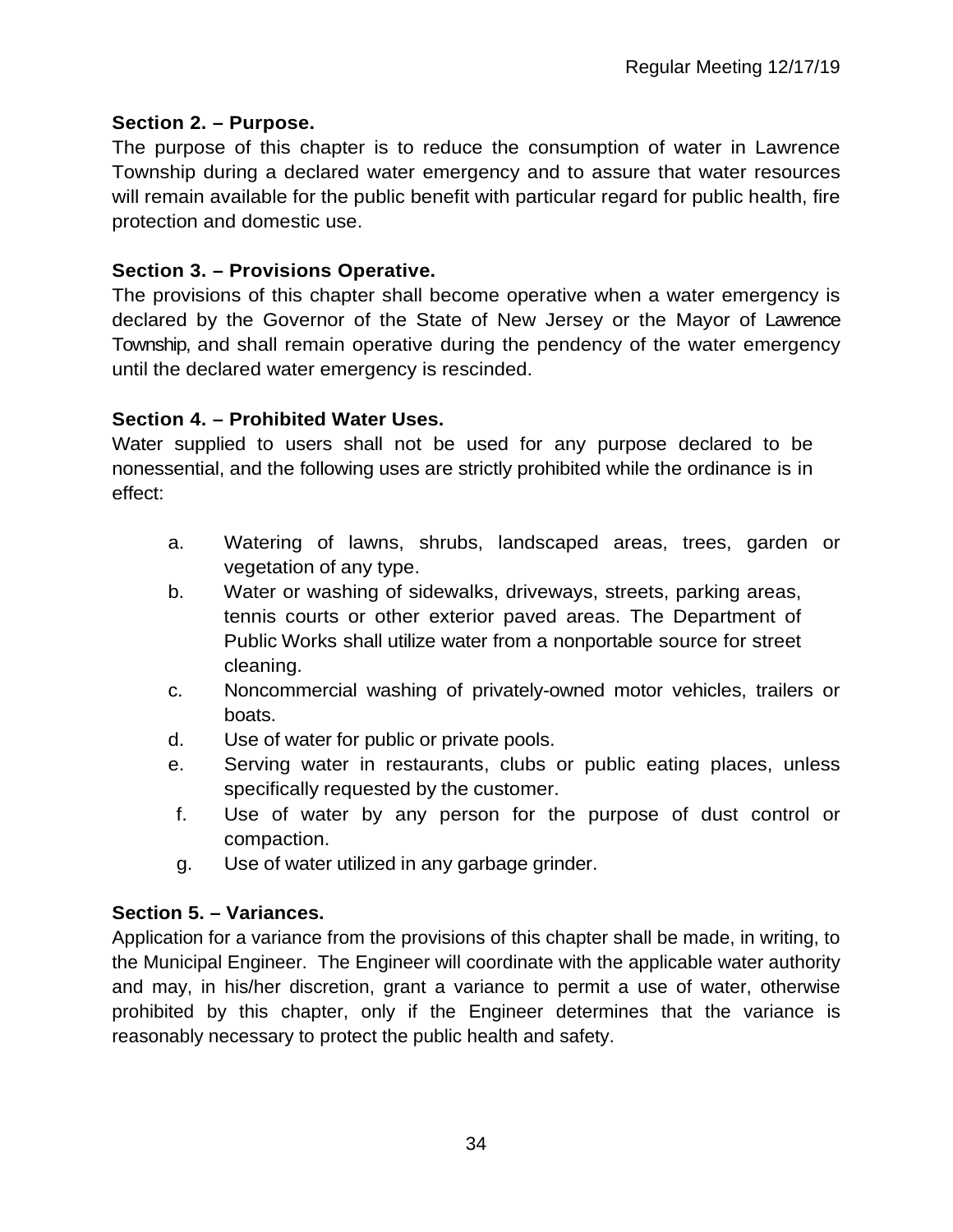# **Section 6**. - **Severability.**

If any portion of this Ordinance shall be deemed invalid, such part(s) shall be severed and the invalidity thereby shall not affect the remaining parts of this ordinance.

## **Section 7**. - **Enactment.**

This Ordinance shall take effect twenty (20) days after final passage, adoption, and publication by the Township Clerk of the Township of Lawrence in the manner prescribed by law.

The Ordinance was introduced and approved on the following roll call vote:

| <b>COUNCIL</b>       | <b>AYE</b> | <b>NAY</b> | <b>PRESENT</b> | <b>ABSENT</b> | <b>ABSTAIN</b> | <b>MOVE</b> | <b>SECOND</b> |
|----------------------|------------|------------|----------------|---------------|----------------|-------------|---------------|
| Mr. Kownacki         |            |            |                |               |                |             |               |
| Ms. Lewis            |            |            |                |               |                |             |               |
| <b>Mr. Powers</b>    | ,,         |            |                |               |                |             |               |
| Mr. Ryan             |            |            |                |               |                |             |               |
| <b>Mayor Bobbitt</b> |            |            |                |               |                |             |               |

# **Manager's Report –**

Mr. Nerwinski stated he has no report; but he would like to add that it has been a pleasure working with Mayor Bobbitt over the last two years and he has had a lot of fun of pushing his agenda on sustainability and he thinks they had a good rhythm as to what they were doing and he appreciates his hard work and dedication to the community and he hopes he will enjoy the little more freedom in his life. Mayor Bobbitt thanked Mr. Nerwinski for the kind words.

---

---

# **Attorney's Report –**

Mr. Roskos stated that the will save his comments for Closed Session; but he did bring each member of Council a copy of the Motion filed with the Superior Court in the PBA Litigation and suggested that they read it at their leisure so they can under exactly what they plan to do going forward.

---

## **Clerk's Report –**

There was no Clerk's report.

---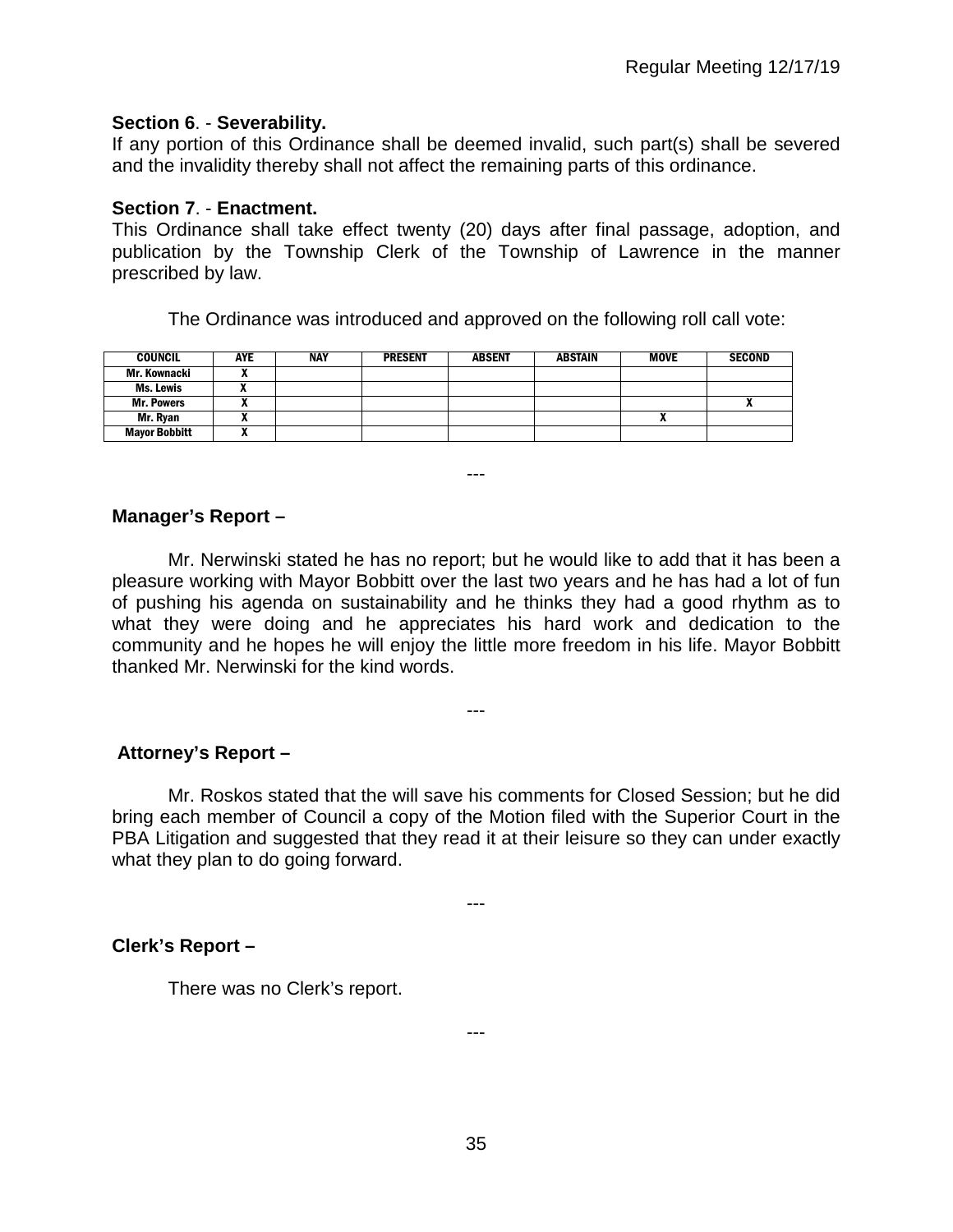# **Unfinished Business –**

There was no unfinished business.

---

# **New Business –**

There was no new business.

---

# **Public Participation (3-minute limitation per speaker)** –

There was no public participation.

---

## **Resolutions**

Resolution Nos. 379-19 (18-D.1) through 396-19 (18-H.11) with the exception of Resolution 395-19 (9-A- Bid Award) and 384-19 18-G.1- Grant) were approved by the following roll call vote:

| <b>COUNCIL</b>       | AYE | <b>NAY</b> | <b>PRESENT</b> | <b>ABSENT</b> | <b>ABSTAIN</b> | <b>MOVE</b> | <b>SECOND</b> |
|----------------------|-----|------------|----------------|---------------|----------------|-------------|---------------|
| Mr. Kownacki         |     |            |                |               |                |             |               |
| Ms. Lewis            |     |            |                |               |                |             |               |
| <b>Mr. Powers</b>    |     |            |                |               |                |             | $\mathbf{v}$  |
| Mr. Rvan             |     |            |                |               |                |             |               |
| <b>Mayor Bobbitt</b> |     |            |                |               |                |             |               |

Cited Resolutions are spread in their entirety in the Resolution Books of the Township of Lawrence.

 $\sim\sim\sim$ 

Resolution No. 384-19 (18-G.1) was approved by the following roll call vote:

| <b>COUNCIL</b>       | <b>AYE</b>                 | <b>NAY</b> | <b>PRESENT</b> | <b>ABSENT</b> | <b>ABSTAIN</b> | <b>MOVE</b> | <b>SECOND</b> |
|----------------------|----------------------------|------------|----------------|---------------|----------------|-------------|---------------|
| Mr. Kownacki         |                            |            |                |               |                |             |               |
| Ms. Lewis            |                            |            |                |               |                |             |               |
| <b>Mr. Powers</b>    |                            |            |                |               |                |             |               |
| Mr. Ryan             |                            |            |                |               |                | Λ           |               |
| <b>Mayor Bobbitt</b> | $\boldsymbol{\mathcal{L}}$ |            |                |               |                |             |               |

Cited Resolutions are spread in their entirety in the Resolution Books of the Township of Lawrence.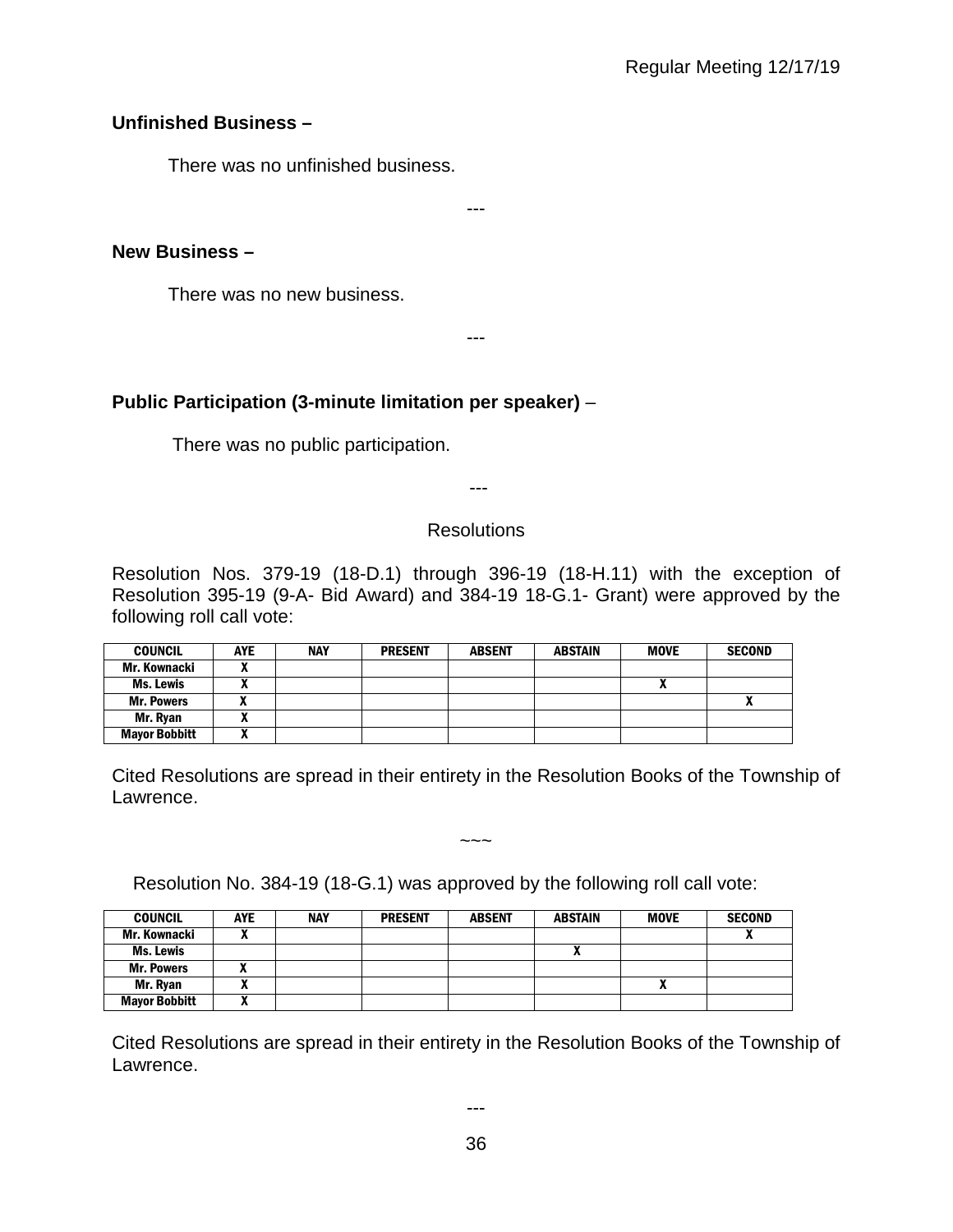# **Council Initiatives/Liaison Reports –**

Councilwoman Lewis reported that the Recreation Advisory Committee had their first Christmas Light Contest which took place last week for those who put up holiday lights and they had some really great contestants that entered the contest. As they drove around they had lot of people who should have entered which should be a call to all the residents to enter next year. They did have three winners who got prizes donated by local merchants and it was a great new program they did.

Councilwoman Lewis thanked Councilman Bobbitt for his two years of service as mayor and indicated what the Township has seen over the last two years has been truly an open transparent communitive government and she thinks that Lawrence Township and the Township Council have been well served by Mayor Bobbitt and they appreciate it and thanked him again for his service.

Mayor Bobbitt thanked the Council again for their support. He then presented Plaques to Councilman Michael Powers and Councilwoman Cathleen Lewis for their 4 years of dedicated service.

Councilman Powers thanked Mayor Bobbitt for his leadership which starts at the top and on behalf of the Council he would like to present him with a Plaque as a token of their appreciation for his 2 years of service as Mayor and for all his sustainable initiative with the town receiving their Silver Certification through Sustainable Jersey and the Solar Panels they now see in the parking lot.

Councilman Kownacki stated that is has been a real pleasure to work with over the last two years and it has been an honor to serve next to him and he really appreciates his leadership. And, he does not say 'Semper Fi' to many people as it is a saying from the Marine Corp which means "always faithful"…I will be there.

---

## **Written Communications –**

There was no written communications.

There being no further business to come before this Council, the meeting adjourned at Council went into Closed Session.

---

7:38 p.m.